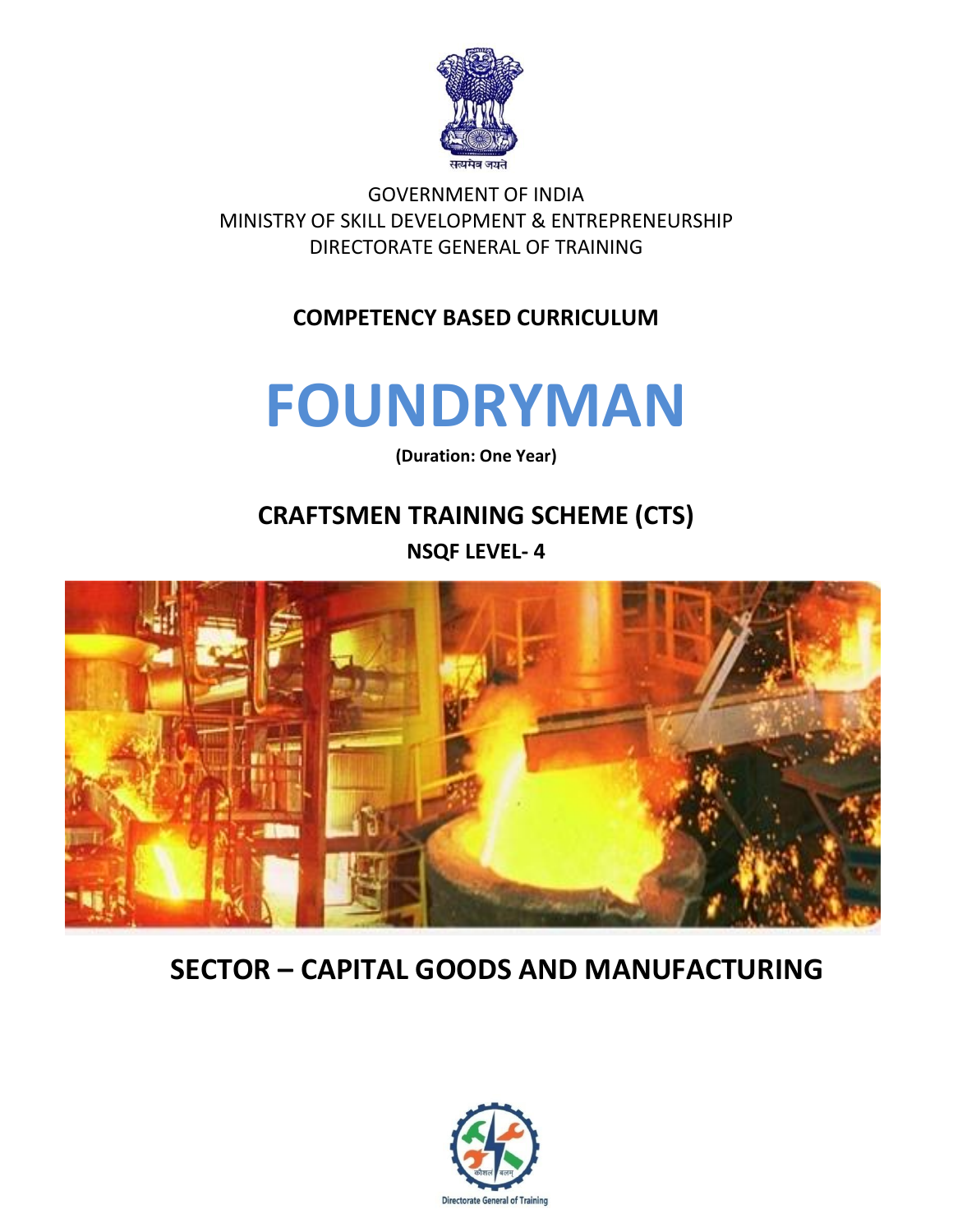# **FOUNDRYMAN**

#### **(Engineering Trade)**

**(Revised in 2019)**

**Version: 1.2**

### **CRAFTSMEN TRAINING SCHEME (CTS)**

## **NSQF LEVEL - 4**

Developed By

Ministry of Skill Development and Entrepreneurship Directorate General of Training **CENTRAL STAFF TRAINING AND RESEARCH INSTITUTE** EN-81, Sector-V, Salt Lake City, Kolkata – 700 091 www.cstaricalcutta.gov.in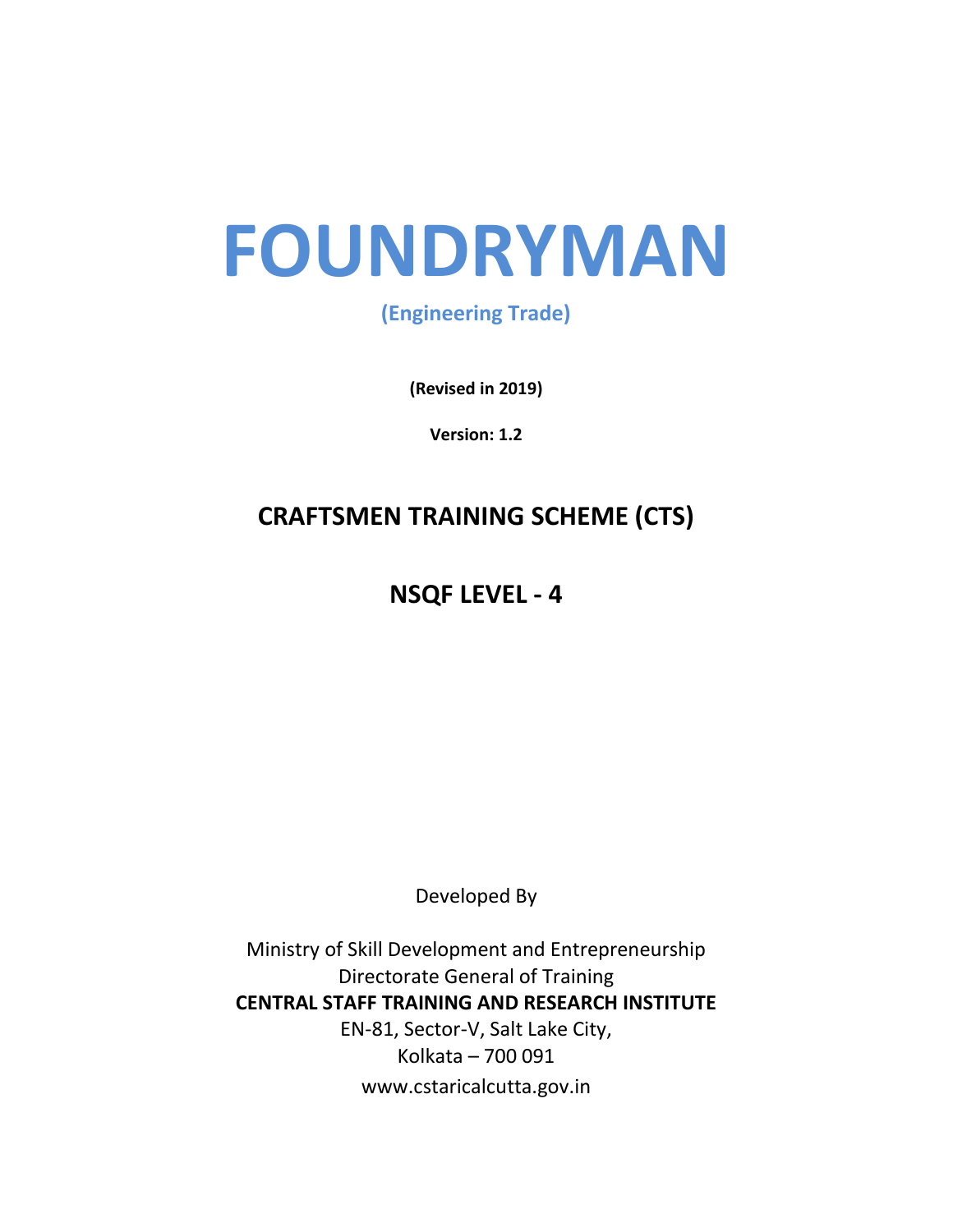| S No. | <b>Topics</b>                                | Page No.       |
|-------|----------------------------------------------|----------------|
| 1.    | <b>Course Information</b>                    | $\mathbf{1}$   |
| 2.    | <b>Training System</b>                       | $\overline{2}$ |
| 3.    | Job Role                                     | 6              |
| 4.    | <b>General Information</b>                   | 7              |
| 5.    | <b>Learning Outcome</b>                      | 9              |
| 6.    | Assessment Criteria                          | 10             |
| 7.    | <b>Trade Syllabus</b>                        | 15             |
|       | Annexure I (List of Trade Tools & Equipment) | 26             |
|       | Annexure II (List of Trade experts)          | 30             |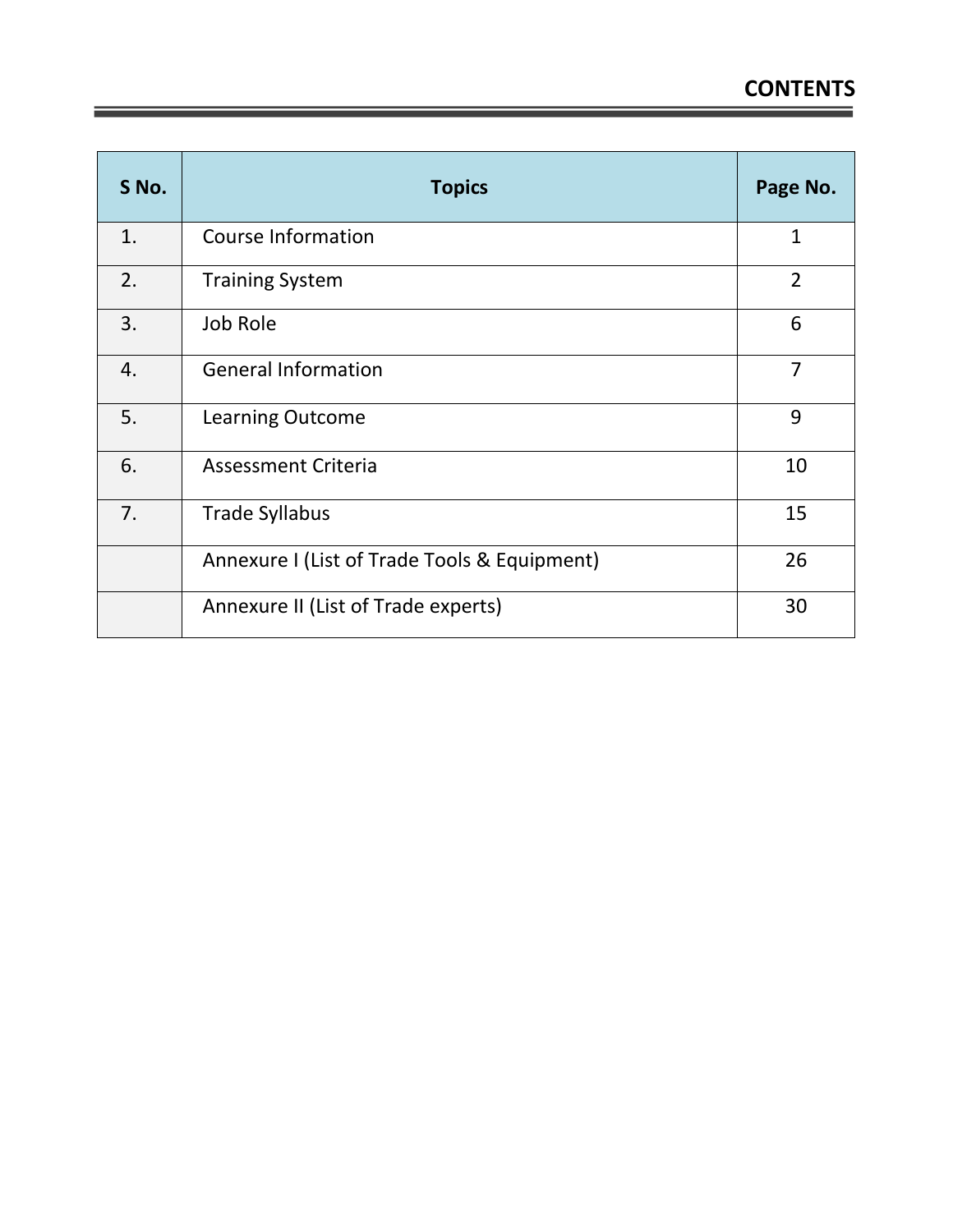

#### **1. COURSE INFORMATION**

During the one-year duration of Foundryman trade, a candidate is trained on subjects Professional Skill, Professional Knowledge, Engineering Drawing, Workshop Science & Calculation and Employability Skills related to job role. In addition to this, a candidate is entrusted to make/do project work and Extra Curricular Activities to build up confidence. The practical skills are imparted in simple to complex manner & simultaneously theory subject is taught in the same fashion to apply cognitive knowledge while executing task.

It broadly covers all aspects of skills required to make casting in foundry industry.

It broadly covers safety aspect in general to safety aspect specific to the trade, identify tools & equipment, raw materials used in casting. Further sand sieving and mixing, sand testing is taught. Other operations like ramming, channel cutting, sand preparation, backing and gate cutting are covered. In addition, core making, preparation of green sand mould, leveling of floor, bedding in mould, preparing mould with different types of core, preparing differing mould as per equipment are also covered. The related wood working different pattern making are also part of the practical task. Different metal working like chipping, filing, grinding, drilling etc. are also covered. Finally, the melting practice on induction furnace is undertaken. Preparation of different moulds viz., loam sand mould, pit mould,  $CO<sub>2</sub>$  mould and making casting is covered in the beginning. In addition, preparation of mould with different core setting viz., balancing core, hanging core along with casting different metals are covered. Finding the yield percentage is also part of the practical task. Simultaneously preparation of complete core by joining half core is covered. Further, preparation of mould with different gates viz., pencil, finger, wedge ring, branch, relief sprue, skim bob, horn gate, stepped gate etc. including making casting of different metal is covered. Practical skills like relining different furnace viz., fit, oil fired, muffles are covered along with ladle. The preparations of core by linseed oil and ivpoils, preparing mould without pattern are also part of practical skills. Finally, making cast by die & investment casting are covered.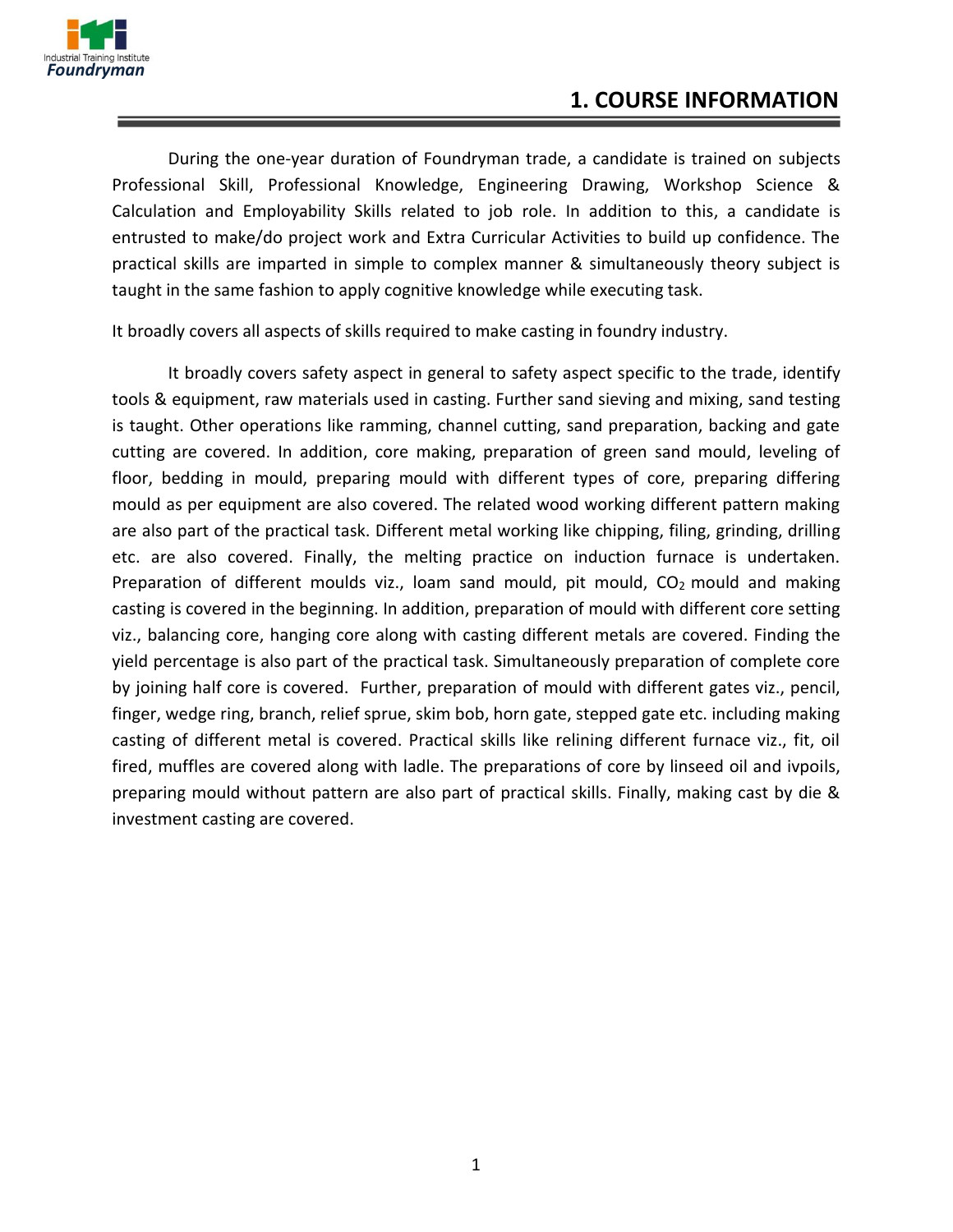

#### **2.1 GENERAL**

The Directorate General of Training (DGT) under Ministry of Skill Development & Entrepreneurship offers a range of vocational training courses catering to the need of different sectors of economy/ Labour market. The vocational training programmes are delivered under the aegis of Directorate General of Training (DGT). Craftsman Training Scheme (CTS) with variants and Apprenticeship Training Scheme (ATS) are two pioneer schemes of DGT for strengthening vocational training.

Foundryman trade under CTS is one of the most popular courses delivered nationwide through a network of ITIs. The course is of one-year duration. It mainly consists of Domain area and Core area. In the Domain area, Trade Theory & Practical impart professional skills and knowledge, while Core area (Workshop calculation science, Engineering Drawing and Employability Skills) imparts requisite core skill, knowledge and life skills. After passing out of the training programme, the trainee is awarded National Trade Certificate (NTC) by DGT which is recognized worldwide.

#### **Candidates broadly need to demonstrate that they are able to:**

- Read & interpret technical parameters/documentation, plan work, identify necessary materials and tools;
- Perform task with due consideration to safety rules, accident prevention regulations and environmental protection stipulations;
- Apply professional knowledge, core skills & employability skills while performing the job.
- Check the job/assembly as per drawing for functioning, identify and rectify errors in job/assembly.
- Document the technical parameters related to the task undertaken.

#### **2.2 PROGRESSION PATHWAYS**:

- Can join industry as Technician and will progress further as Senior Technician, Supervisor and can rise up to the level of Manager.
- Can become Entrepreneur in the related field.
- Can join Apprenticeship programme in different types of industries leading to National Apprenticeship certificate (NAC).
- Can join Crafts Instructor Training Scheme (CITS) in the trade for becoming instructor in ITIs.
- Can join Advanced Diploma (Vocational) courses under DGT as applicable.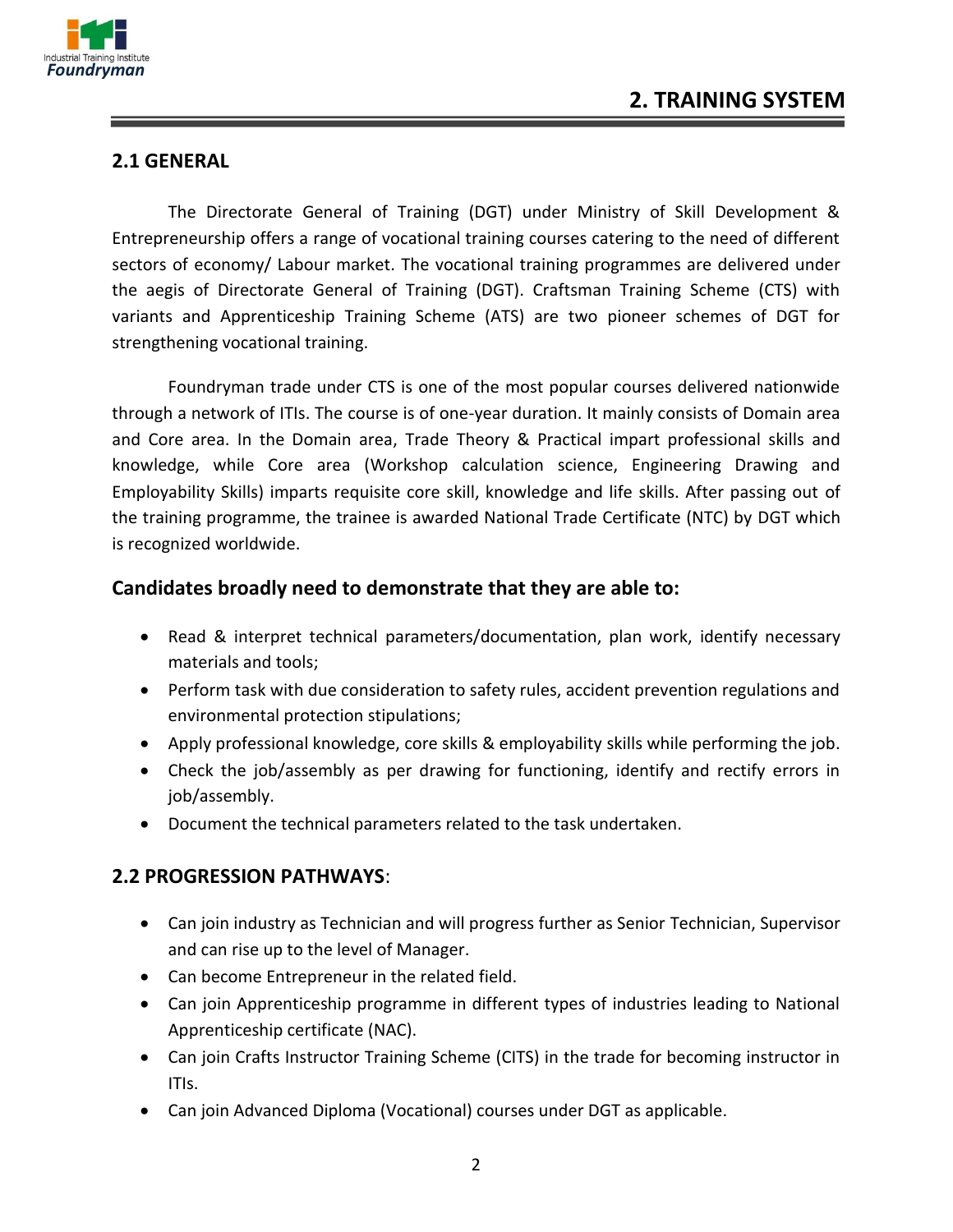

#### **2.3 COURSE STRUCTURE:**

Table below depicts the distribution of training hours across various course elements during a period of one year:

| S No. | <b>Course Element</b>                     | <b>Notional Training</b><br><b>Hours</b> |
|-------|-------------------------------------------|------------------------------------------|
|       | Professional Skill (Trade Practical)      | 1000                                     |
|       | Professional Knowledge (Trade Theory)     | 280                                      |
| 3     | <b>Workshop Calculation &amp; Science</b> | 80                                       |
|       | <b>Engineering Drawing</b>                | 80                                       |
|       | <b>Employability Skills</b>               | 160                                      |
|       | Total                                     | 1600                                     |

#### **2.4 ASSESSMENT & CERTIFICATION**

The trainee will be tested for his skill, knowledge and attitude during the period of course through formative assessment and at the end of the training programme through summative assessment as notified by the DGT from time to time.

a) The **Continuous Assessment** (Internal) during the period of training will be done by Formative Assessment Method by testing for assessment criteria listed against learning outcomes. The training institute have to maintain individual *trainee portfolio* as detailed in assessment guideline. The marks of internal assessment will be as per the formative assessment template provided on www.bharatskills.gov.in.

b) The final assessment will be in the form of summative assessment. The All India Trade Test for awarding NTC will be conducted by **Controller of examinations, DGT** as per the guidelines. The pattern and marking structure is being notified by DGT from time to time. **The learning outcome and assessment criteria will be basis for setting question papers for final assessment. The examiner during final examination will also check** individual trainee's profile as detailed in assessment guideline before giving marks for practical examination.

#### **2.4.1 PASS REGULATION**

For the purposes of determining the overall result, weightage of 100% is applied for six months and one year duration courses and 50% weightage is applied to each examination for two years courses. The minimum pass percent for Trade Practical and Formative assessment is 60% & for all other subjects is 33%. There will be no Grace marks.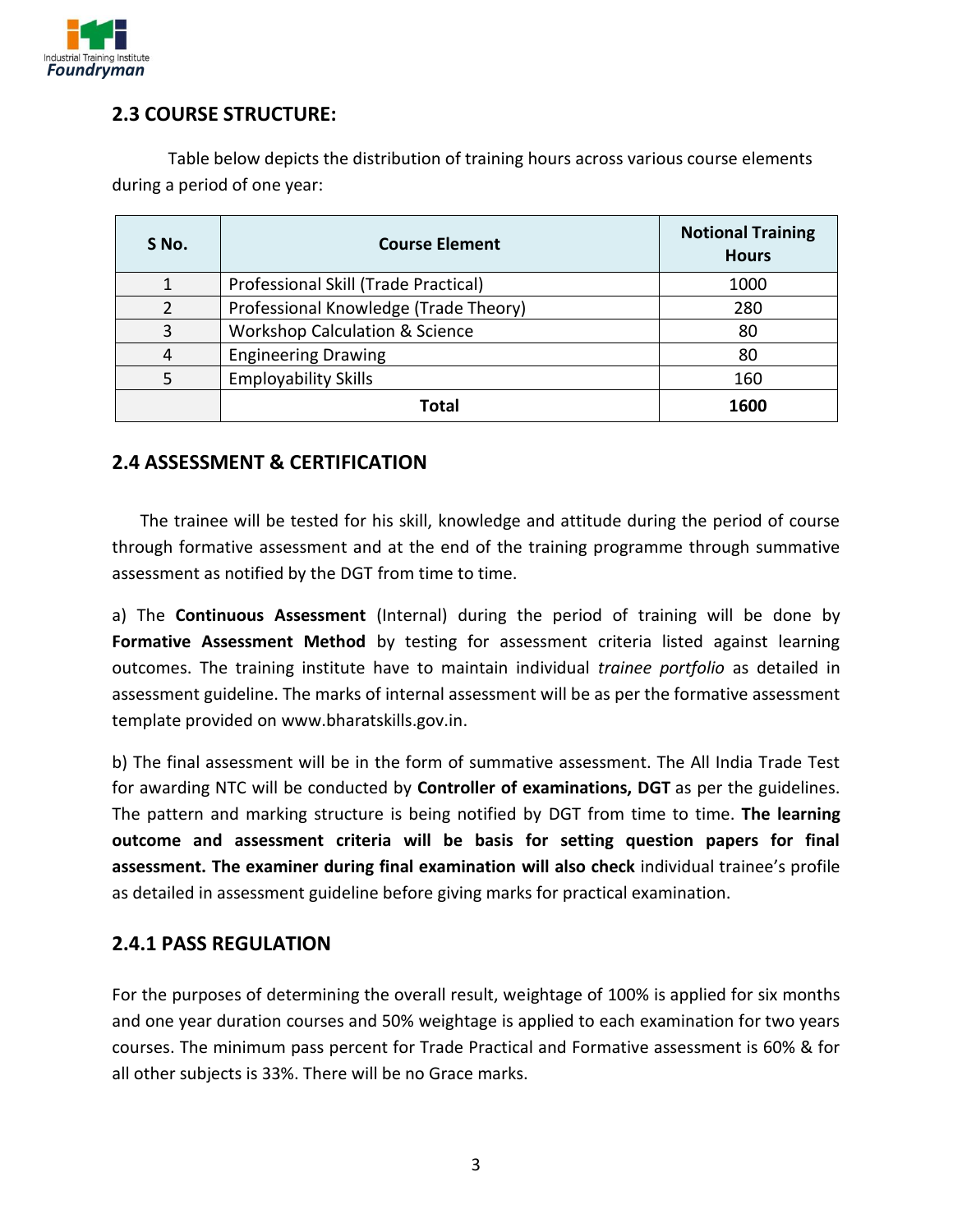

#### **2.4.2 ASSESSMENT GUIDELINE**

Appropriate arrangements should be made to ensure that there will be no artificial barriers to assessment. The nature of special needs should be taken into account while undertaking assessment. Due consideration should be given while assessing for teamwork, avoidance/reduction of scrap/wastage and disposal of scrap/wastage as per procedure, behavioral attitude, sensitivity to environment and regularity in training. The sensitivity towards OSHE and self-learning attitude are to be considered while assessing competency. Assessment will be evidence based, comprising the following:

- Job carried out in labs/workshop
- Record book/ daily diary
- Answer sheet of assessment
- Viva-voce
- Progress chart
- Attendance and punctuality
- Assignment
- Project work

Evidences and records of internal (Formative) assessments are to be preserved until forthcoming examination for audit and verification by examination body. The following marking pattern to be adopted while assessing:

| <b>Performance Level</b>                                                                                                                                                                                                            | <b>Evidence</b>                                                                                                                                                                                                                                                                                                                                                                    |  |  |
|-------------------------------------------------------------------------------------------------------------------------------------------------------------------------------------------------------------------------------------|------------------------------------------------------------------------------------------------------------------------------------------------------------------------------------------------------------------------------------------------------------------------------------------------------------------------------------------------------------------------------------|--|--|
| (a) Weightage in the range of 60-75% to be allotted during assessment                                                                                                                                                               |                                                                                                                                                                                                                                                                                                                                                                                    |  |  |
| For performance in this grade, the candidate<br>should produce work which demonstrates<br>attainment of an acceptable standard of<br>craftsmanship with occasional guidance, and due<br>regard for safety procedures and practices. | • Demonstration of good skill in the use of<br>hand tools, machine tools and workshop<br>equipment.<br>60-70% accuracy achieved while undertaking<br>$\bullet$<br>different work with those demanded by the<br>component/job.<br>A fairly good level of neatness<br>and<br>٠<br>consistency in the finish.<br>Occasional support in completing<br>the<br>$\bullet$<br>project/job. |  |  |
| (b) Weightage in the range of 75-90% to be allotted during assessment                                                                                                                                                               |                                                                                                                                                                                                                                                                                                                                                                                    |  |  |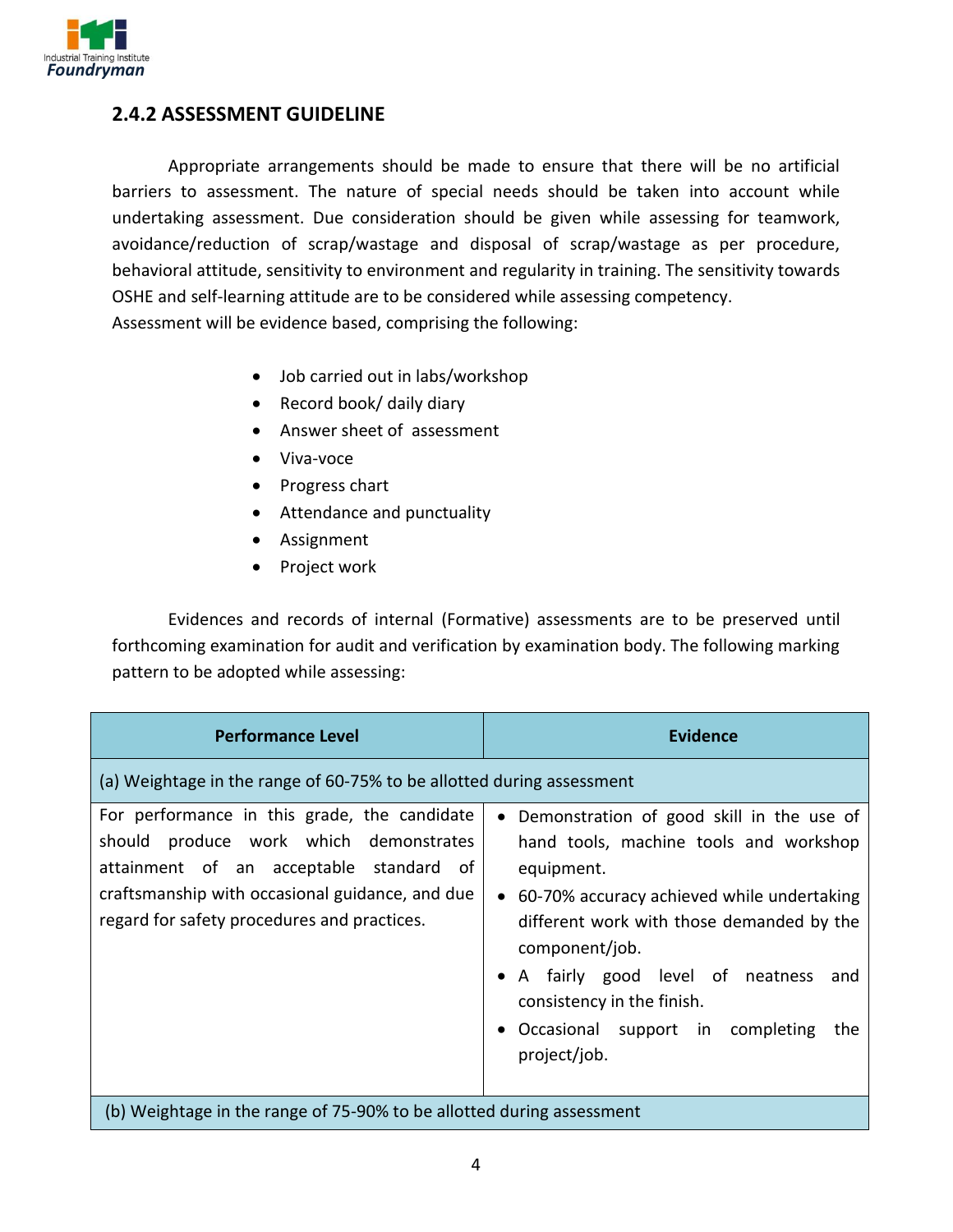

| For this grade, a candidate should produce work<br>which demonstrates attainment of a reasonable<br>standard of craftsmanship, with little guidance,<br>and regard for safety procedures and practices.                                                             | Good skill levels in the use of hand tools,<br>$\bullet$<br>machine tools and workshop equipment.<br>• 70-80% accuracy achieved while undertaking<br>different work with those demanded by the<br>component/job.<br>A good level of neatness and consistency in<br>the finish.<br>Little support in completing the project/job. |
|---------------------------------------------------------------------------------------------------------------------------------------------------------------------------------------------------------------------------------------------------------------------|---------------------------------------------------------------------------------------------------------------------------------------------------------------------------------------------------------------------------------------------------------------------------------------------------------------------------------|
| (c) Weightage in the range of above 90% to be allotted during assessment                                                                                                                                                                                            |                                                                                                                                                                                                                                                                                                                                 |
| For performance in this grade, the candidate,<br>with minimal or no support in organization and<br>execution and with due regard for safety<br>procedures and practices, has produced work<br>which demonstrates attainment of a high<br>standard of craftsmanship. | High skill levels in the use of hand tools,<br>machine tools and workshop equipment.<br>Above 80% accuracy achieved<br>while<br>undertaking different work with those<br>demanded by the component/job.<br>A high level of neatness and consistency in<br>the finish.<br>Minimal or no support in completing the<br>project.    |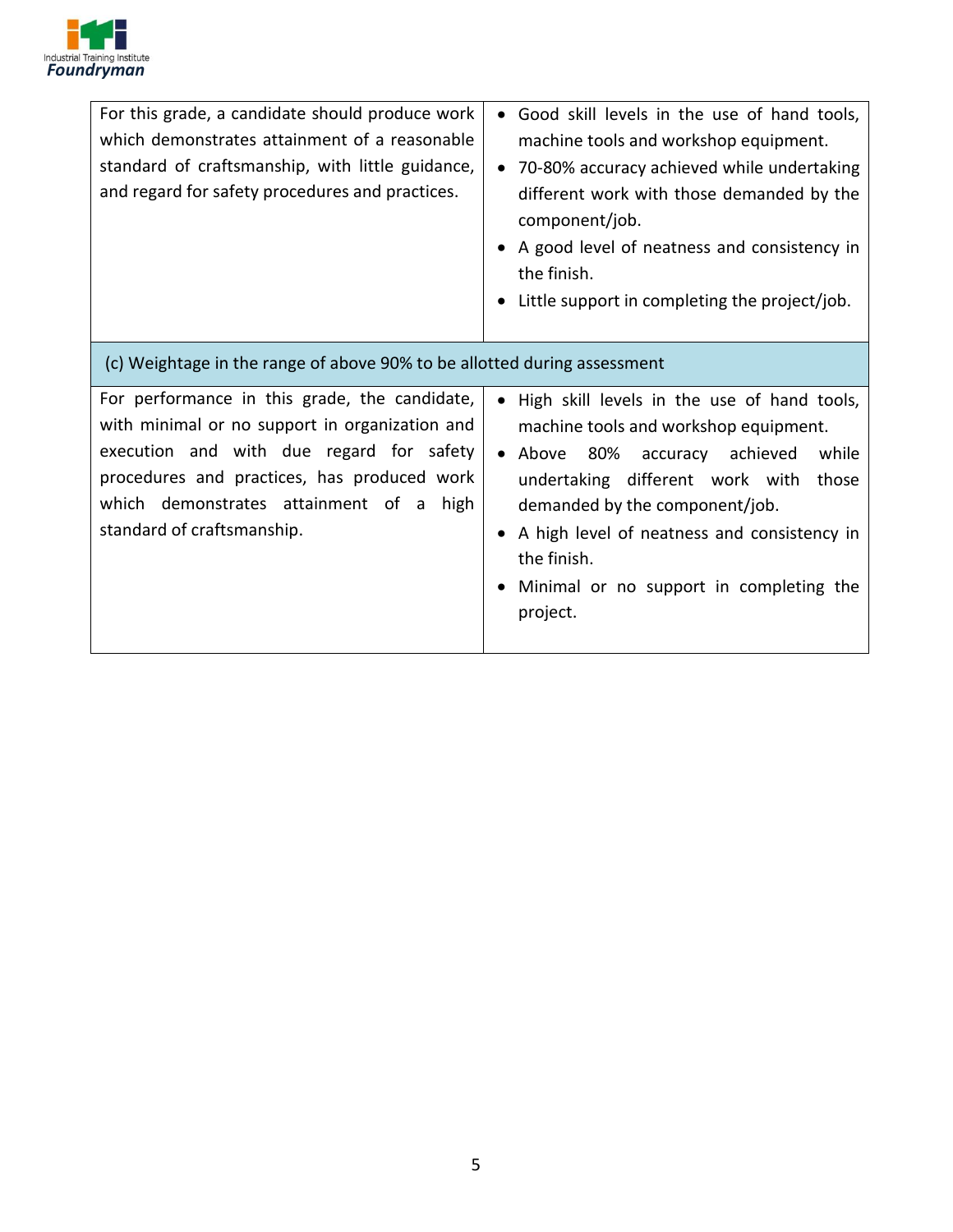

In Foundryman trade, Mould maker makes mould by hand or machine which is a basic step for making casting metal parts. Mould may be Green sand mould, chemically banded sand (hot box or cold box) mould. Core maker makes core by core box or using machine, for placing inside the mould to have designed holes, undercut or recesses. Metals are melted in different types of furnaces. Different types of treatments are done during meting and pouring of metal inside into the mould. After solidifying, the casting are cleaned and required to improve on machinability, mechanical & metallurgical properties and also reliving internal stresses caused due to process. Executes annealing normalizing and tempering as part of heat treatment.

Foundry charge calculation for cupola, induction and Arc furnaces are necessary to get correct quality of metal considering melting losses.

Plan and organize assigned work, and detect & resolve issues during execution in his own work area within defined limit. Demonstrate possible solutions and agree tasks within the team. Communicate with required clarity and understand technical English. Sensitive to environment, self-learning and productivity.

#### **Reference NCO-2015:**

- (i) 7211.0100 Moulder, General
- (ii) 8121.4200 Die Casting Machine Operator
- (iii) 8121.4700 Core Maker, Machine
- (iv) 8121.4600 Annealer, Metal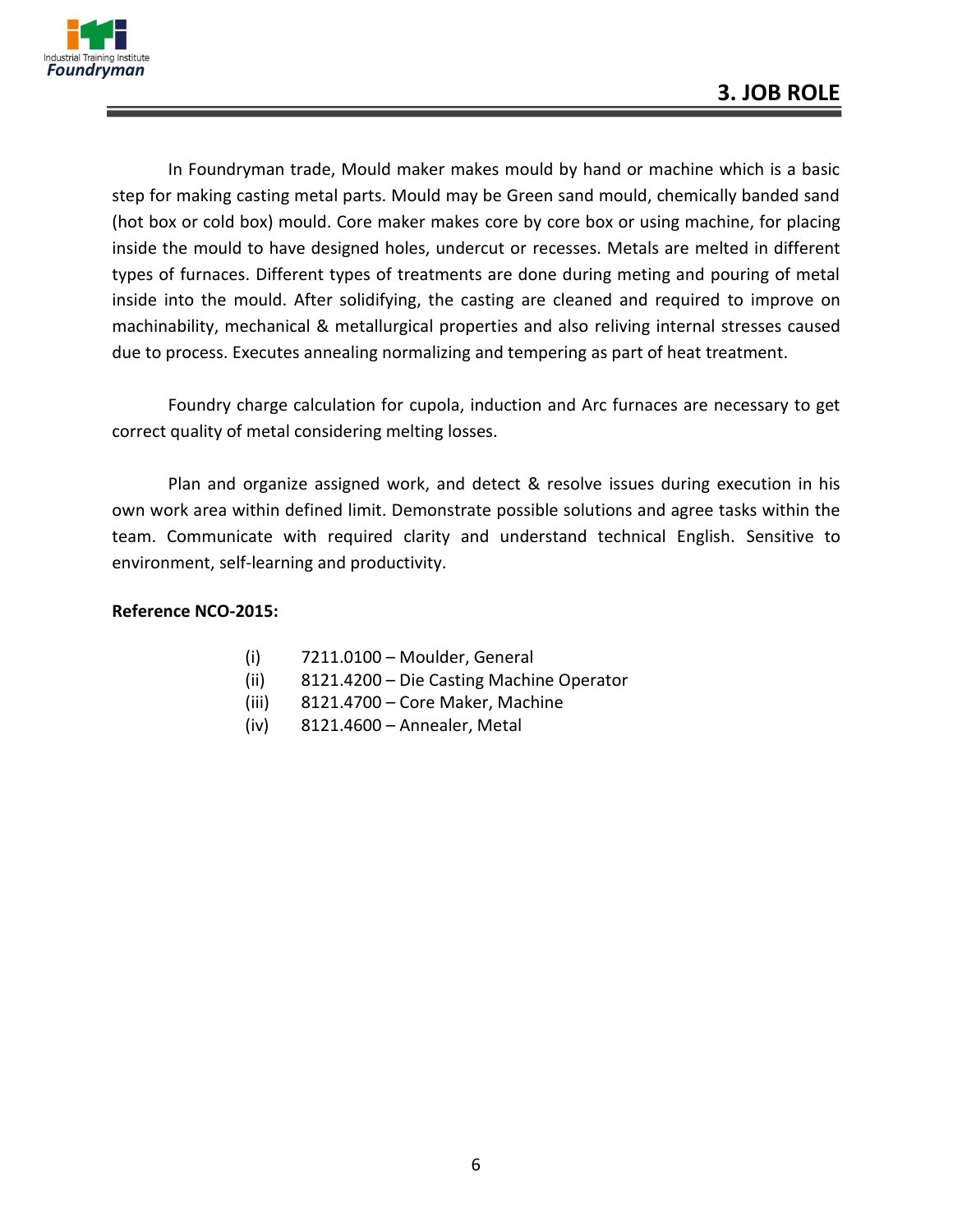

| <b>Name of the Trade</b>                                                                        | <b>FOUNDRYMAN</b>                                                                                                                                                                                                                                                                                                                                                                                                                                                                                                                                                                                                                                                                                                                                                                                                                                                                                                                                                                                 |  |  |
|-------------------------------------------------------------------------------------------------|---------------------------------------------------------------------------------------------------------------------------------------------------------------------------------------------------------------------------------------------------------------------------------------------------------------------------------------------------------------------------------------------------------------------------------------------------------------------------------------------------------------------------------------------------------------------------------------------------------------------------------------------------------------------------------------------------------------------------------------------------------------------------------------------------------------------------------------------------------------------------------------------------------------------------------------------------------------------------------------------------|--|--|
| <b>Trade Code</b>                                                                               | DGT/1031                                                                                                                                                                                                                                                                                                                                                                                                                                                                                                                                                                                                                                                                                                                                                                                                                                                                                                                                                                                          |  |  |
| <b>NCO - 2015</b>                                                                               | 7211.0100, 8121.4200, 8121.4700, 8121.4600                                                                                                                                                                                                                                                                                                                                                                                                                                                                                                                                                                                                                                                                                                                                                                                                                                                                                                                                                        |  |  |
| <b>NSQF Level</b>                                                                               | Level-4                                                                                                                                                                                                                                                                                                                                                                                                                                                                                                                                                                                                                                                                                                                                                                                                                                                                                                                                                                                           |  |  |
| <b>Duration of Craftsmen</b><br><b>Training</b>                                                 | One Year (1600 Hours)                                                                                                                                                                                                                                                                                                                                                                                                                                                                                                                                                                                                                                                                                                                                                                                                                                                                                                                                                                             |  |  |
| <b>Entry Qualification</b>                                                                      | Passed 10 <sup>th</sup> class examination                                                                                                                                                                                                                                                                                                                                                                                                                                                                                                                                                                                                                                                                                                                                                                                                                                                                                                                                                         |  |  |
| <b>Minimum Age</b>                                                                              | 14 years as on first day of academic session.                                                                                                                                                                                                                                                                                                                                                                                                                                                                                                                                                                                                                                                                                                                                                                                                                                                                                                                                                     |  |  |
| <b>Eligibility for PwD</b>                                                                      | LD, LC, DW, AA, LV, DEAF                                                                                                                                                                                                                                                                                                                                                                                                                                                                                                                                                                                                                                                                                                                                                                                                                                                                                                                                                                          |  |  |
| Unit Strength (No. Of<br>Student)                                                               | 24 (There is no separate provision of supernumerary seats)                                                                                                                                                                                                                                                                                                                                                                                                                                                                                                                                                                                                                                                                                                                                                                                                                                                                                                                                        |  |  |
| <b>Space Norms</b>                                                                              | 128 Sq. m                                                                                                                                                                                                                                                                                                                                                                                                                                                                                                                                                                                                                                                                                                                                                                                                                                                                                                                                                                                         |  |  |
| <b>Power Norms</b>                                                                              | <b>11 KW</b>                                                                                                                                                                                                                                                                                                                                                                                                                                                                                                                                                                                                                                                                                                                                                                                                                                                                                                                                                                                      |  |  |
| <b>Instructors Qualification for</b>                                                            |                                                                                                                                                                                                                                                                                                                                                                                                                                                                                                                                                                                                                                                                                                                                                                                                                                                                                                                                                                                                   |  |  |
| (i) Foundryman Trade<br>(ii) Workshop Calculation                                               | B.Voc/Degree in Mechanical/Metallurgy Engineering/Advanced<br>Diploma in Foundry Technology from AICTE/UGC recognized<br>Engineering College/ university with one-year experience in the<br>relevant field.<br><b>OR</b><br>03 years Diploma in Mechanical/Metallurgy Engineering from AICTE/<br>recognized board of technical education or relevant Advanced<br>Diploma (Vocational) from DGT with two years' experience in the<br>relevant field.<br><b>OR</b><br>NTC/NAC passed in the trade of "Foundryman" with three-year<br>experience in the relevant field.<br><b>Essential Qualification:</b><br>Relevant National Craft Instructor Certificate (NCIC) in any of the<br>variants under DGT.<br>Note:- Out of two Instructors required for the unit of $2(1+1)$ , one<br>must have Degree/Diploma and other must have NTC/NAC<br>qualifications. However, both of them must possess NCIC in any of<br>its variants.<br>AICTE/UGC<br>B.Voc/Degree<br>Engineering from<br>recognized<br>in |  |  |
| & Science                                                                                       | Engineering College/ university with one-year experience in the                                                                                                                                                                                                                                                                                                                                                                                                                                                                                                                                                                                                                                                                                                                                                                                                                                                                                                                                   |  |  |
| relevant field.<br><b>OR</b><br>03 years Diploma in Engineering from AICTE/ recognized board of |                                                                                                                                                                                                                                                                                                                                                                                                                                                                                                                                                                                                                                                                                                                                                                                                                                                                                                                                                                                                   |  |  |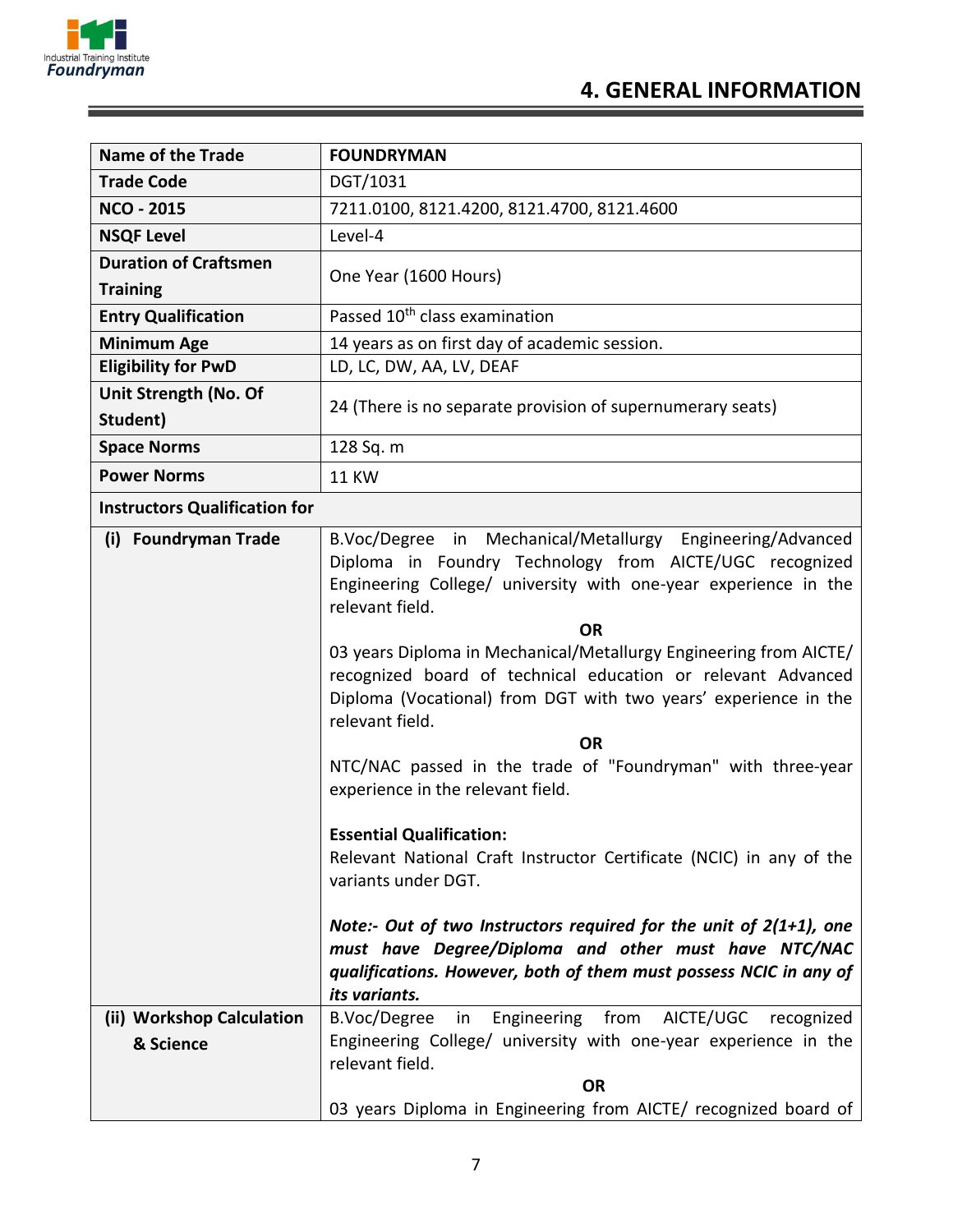

| 40 Hours                                      | 25 Hours               | 7 Hours                                                                                                                               | 2 Hours                | 2 Hours                 | 4 Hours                               |
|-----------------------------------------------|------------------------|---------------------------------------------------------------------------------------------------------------------------------------|------------------------|-------------------------|---------------------------------------|
| <b>Total Hrs</b><br>/week                     | <b>Trade Practical</b> | <b>Trade Theory</b>                                                                                                                   | Workshop<br>Cal. & Sc. | Engg.<br><b>Drawing</b> | <b>Employability</b><br><b>Skills</b> |
|                                               |                        | Distribution of training on hourly basis: (Indicative only)                                                                           |                        |                         |                                       |
| <b>Equipment</b>                              |                        | As per Annexure - I                                                                                                                   |                        |                         |                                       |
| <b>Instructor</b><br><b>List of Tools and</b> |                        |                                                                                                                                       |                        |                         |                                       |
| (v) Minimum Age for                           |                        | 21 Years                                                                                                                              |                        |                         |                                       |
|                                               |                        | Existing Social Studies Instructors in ITIs with short term ToT Course<br>in Employability Skills from DGT institutes.                |                        |                         |                                       |
|                                               |                        | Computer at 12th / Diploma level and above)<br><b>OR</b>                                                                              |                        |                         |                                       |
|                                               |                        | (Must have studied English/ Communication Skills and Basic                                                                            |                        |                         |                                       |
|                                               |                        | years' experience with short term ToT Course in Employability Skills<br>from DGT institutes.                                          |                        |                         |                                       |
| (iv) Employability Skill                      |                        | MBA/ BBA / Any Graduate/ Diploma in any discipline with Two                                                                           |                        |                         |                                       |
|                                               |                        | NCIC in RoDA / D'man (Mech / civil) or any of its variants under DGT.                                                                 |                        |                         |                                       |
|                                               |                        | National Craft Instructor Certificate (NCIC) in relevant trade<br><b>OR</b>                                                           |                        |                         |                                       |
|                                               |                        | <b>Essential Qualification:</b>                                                                                                       |                        |                         |                                       |
|                                               |                        | NTC/ NAC in any one of the engineering trades with three years'<br>experience.                                                        |                        |                         |                                       |
|                                               |                        | OR                                                                                                                                    |                        |                         |                                       |
|                                               |                        | DGT with two years' experience in the relevant field.                                                                                 |                        |                         |                                       |
|                                               |                        | 03 years Diploma in Engineering from AICTE/ recognized board of<br>technical education or relevant Advanced Diploma (Vocational) from |                        |                         |                                       |
|                                               |                        |                                                                                                                                       | <b>OR</b>              |                         |                                       |
|                                               |                        | Engineering College/ university with one-year experience in the<br>relevant field.                                                    |                        |                         |                                       |
| (iii) Engineering Drawing                     |                        | B.Voc/Degree<br>in<br>Engineering from AICTE/UGC<br>recognized                                                                        |                        |                         |                                       |
|                                               |                        | <b>OR</b><br>NCIC in RoDA or any of its variants under DGT                                                                            |                        |                         |                                       |
|                                               |                        | National Craft Instructor Certificate (NCIC) in relevant trade                                                                        |                        |                         |                                       |
|                                               |                        | <b>Essential Qualification:</b>                                                                                                       |                        |                         |                                       |
|                                               |                        | NTC/ NAC in any one of the engineering trades with three years'<br>experience.                                                        |                        |                         |                                       |
|                                               |                        |                                                                                                                                       | OR                     |                         |                                       |
|                                               |                        | DGT with two years' experience in the relevant field.                                                                                 |                        |                         |                                       |
|                                               |                        | technical education or relevant Advanced Diploma (Vocational) from                                                                    |                        |                         |                                       |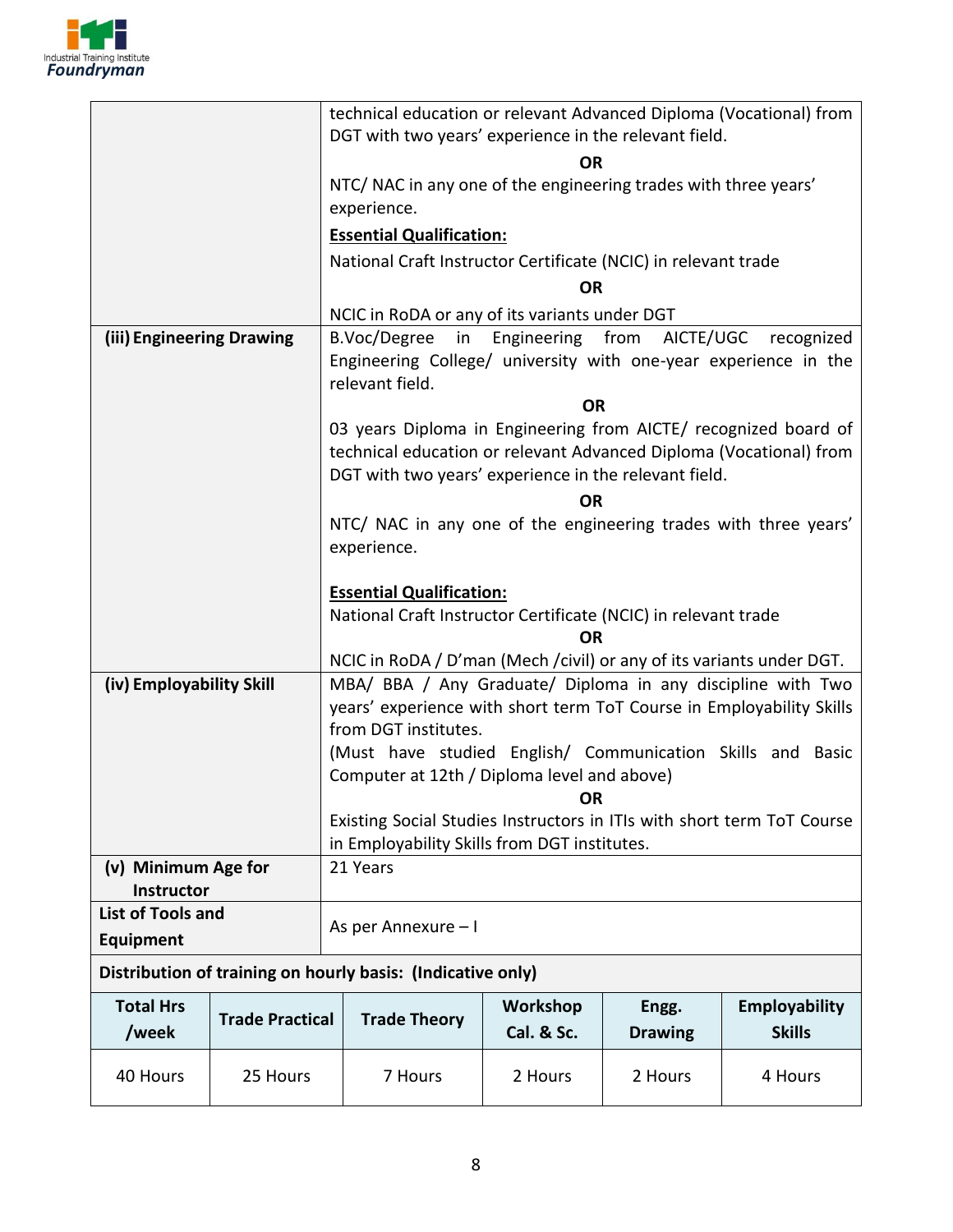

*Learning outcomes are a reflection of total competencies of a trainee and assessment will be carried out as per the assessment criteria.*

#### **5.1 LEARNING OUTCOMES (TRADE SPECIFIC)**

- 1. Categorize different types of tools, equipment & raw material used in foundry following safety precautions.
- 2. Prepare sand mix for moulding.
- 3. Perform different types of sand testing & find out result.
- 4. Produce green sand moulds by using appropriate hand tools.
- 5. Produce different casting components by different metal with different moulding process and finish the casting as per requirement.
- 6. Produce wooden joint, make pattern and repair defective pattern and boxes.
- 7. Prepare mould with loose piece pattern and loose piece core box.
- 8. Perform metal working such as marking, sawing, filling, grinding, drilling etc.
- 9. Make casting of aluminium/ magnesium by melting on Induction furnace & identify defects.
- 10. Prepare mould by different moulding process, make cast iron castings identify defects.
- 11. Make a casting, fettle the casting & calculation yield percentage.
- 12. Prepare complete core by joining half cores.
- 13. Make mould by various types of gate to produce different type of metal casting. Find out defects & visit industry to show different operation for casting making.
- 14. Make an extra thick casting & finish it.
- 15. Reline & prepare different types of furnaces for melting cast metals.
- 16. Make core by using linseed oil & IVP oils.
- 17. Prepare mould without pattern & with sweep pattern.
- 18. Make casting by die casting process & yield percentage of casting.
- 19. Make casting by investment casting process & binder less process.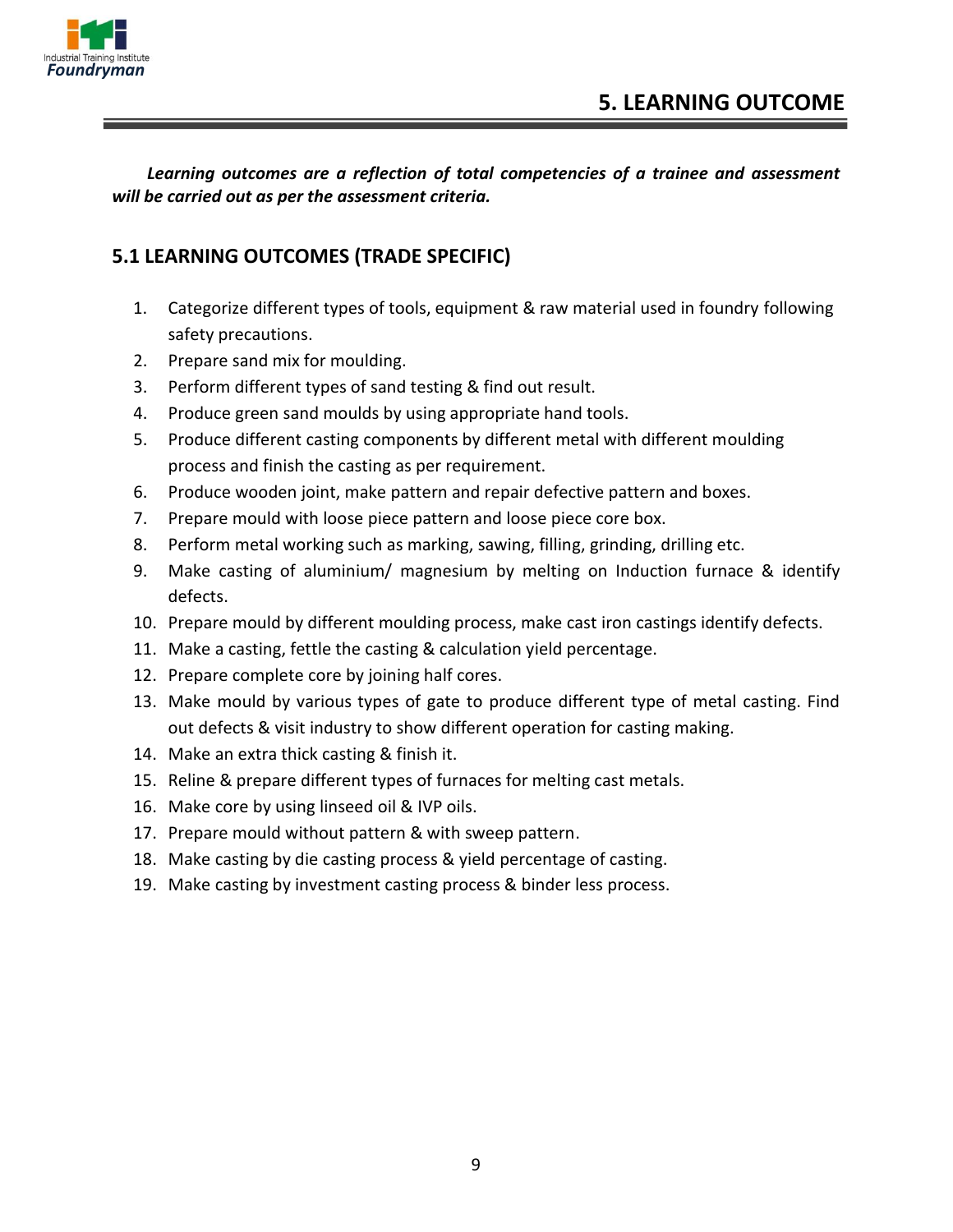

Ξ

## **6. ASSESSMENT CRITERIA**

| <b>LEARNING OUTCOMES</b>           |                         | <b>ASSESSMENT CRITERIA</b>                                                |  |
|------------------------------------|-------------------------|---------------------------------------------------------------------------|--|
|                                    | 1. Categorize different | Select appropriate tools & equipment.                                     |  |
| types of tools,<br>equipment & raw |                         | Identify raw materials used in foundry.                                   |  |
|                                    |                         | Ensure function of every raw material.                                    |  |
|                                    | material used in        | Ensure proper use of every tools and equipment.                           |  |
|                                    | foundry.                | Identify wrong & defective tools & equipment.                             |  |
|                                    |                         |                                                                           |  |
| 2.                                 | Prepare sand mix for    | Plan & identify tools, equipment required for the job.                    |  |
|                                    | moulding.               | Select raw materials required for preparing sand mix.                     |  |
|                                    |                         | Prepare the proper mixing of the sand.                                    |  |
|                                    |                         | Check the correct proportion of the mixing sand.                          |  |
|                                    |                         | Check the moisture content of the mixing sand.                            |  |
|                                    |                         |                                                                           |  |
| 3.                                 | Perform different       | Identify testing specific equipment for particular test.                  |  |
|                                    | types of sand testing   | Check accuracy of the equipments.                                         |  |
|                                    | & find out result.      | Perform sand test correctly.                                              |  |
|                                    |                         | Evaluate testing result.                                                  |  |
|                                    |                         |                                                                           |  |
| 4.                                 | Produce green sand      | Plan &identify tools &equipments required for producing green sand        |  |
|                                    | moulds by using         | mould.                                                                    |  |
|                                    | appropriate hand        | Select the raw materials, pattern required for making mould &             |  |
|                                    | tools.                  | channels.                                                                 |  |
|                                    |                         | Make necessary mould with the given pattern and cut channel cutting       |  |
|                                    |                         | & gate cutting observing standard procedure.                              |  |
|                                    |                         | Make coating of pattern observing standard procedure.                     |  |
|                                    |                         | Repair the mould, if necessary.                                           |  |
|                                    |                         |                                                                           |  |
| 5.                                 | Making different        | Plan & identify proper tools and equipments for making different          |  |
|                                    | types of core.          | casting components.                                                       |  |
|                                    | Produce different       | Select all raw materials required for the mould, different metal          |  |
|                                    | casting components      | melting.                                                                  |  |
|                                    | by different metal      | Select pattern for the mould.                                             |  |
|                                    | with different          | Make the floor and level it and level checked with sprit level & straight |  |
|                                    | moulding process and    | edge.                                                                     |  |
|                                    | finish the casting as   | Make the core with the help of core box and assemble the mould with       |  |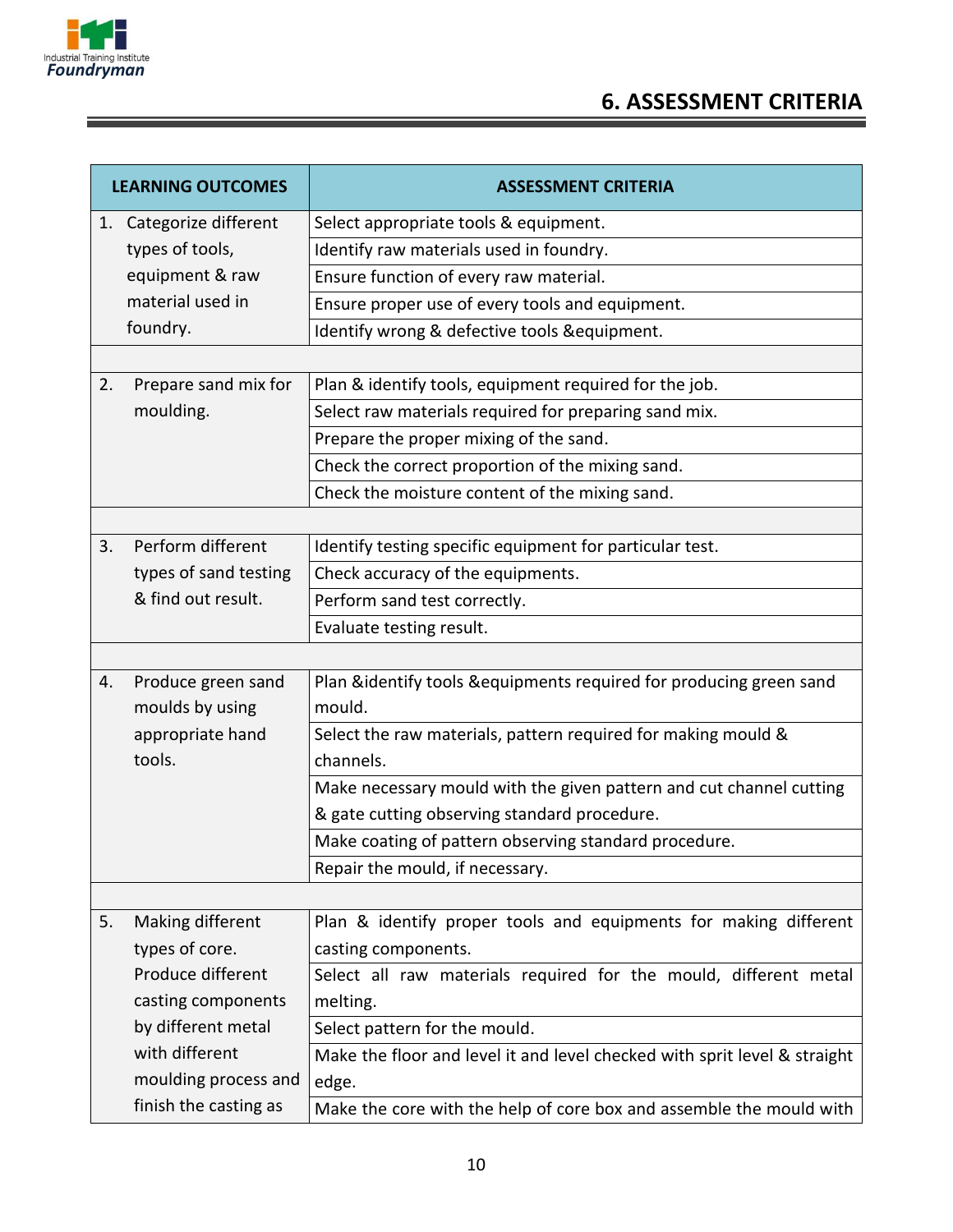

|                              | per requirement.     | core.                                                                 |  |  |
|------------------------------|----------------------|-----------------------------------------------------------------------|--|--|
|                              |                      | Select all charging materials for casting.                            |  |  |
|                              |                      | Prepare the furnace for melting the metal as per type of metal.       |  |  |
|                              |                      | Pour melting metal into the mould cavity with special care. (maintain |  |  |
|                              |                      | all safety measure)                                                   |  |  |
|                              |                      | Fettle the casting carefully.                                         |  |  |
|                              |                      |                                                                       |  |  |
| 6.                           | Produce wooden       | Plan & identify proper tools for making wooden joint, making pattern  |  |  |
|                              | joint, make pattern  | and for repair patterns & core boxes.                                 |  |  |
|                              | and repair defective | Study the design for the wooden joints.                               |  |  |
|                              | pattern and boxes.   | Perform all operations and make the joints.                           |  |  |
|                              |                      | Observe safety procedure during above operations.                     |  |  |
|                              |                      | Check dimensional accuracy as per standard procedure.                 |  |  |
|                              |                      | Avoid waste.                                                          |  |  |
|                              |                      |                                                                       |  |  |
| 7.                           | Prepare mould with   | Plan & identify proper tools and equipments required.                 |  |  |
|                              | loose piece pattern  | Select loose piece pattern.                                           |  |  |
| and loose piece core<br>box. |                      | Select loose piece core box.                                          |  |  |
|                              |                      | Select raw material for sand mixer.                                   |  |  |
|                              |                      | Mix the sand with write quantity.                                     |  |  |
|                              |                      | Make the mould with loose piece pattern.                              |  |  |
|                              |                      | Make core with loose piece core box.                                  |  |  |
|                              |                      | Make the mould and assemble it.                                       |  |  |
|                              |                      | Observe all step of operation during working.                         |  |  |
|                              |                      | Check correctness of the job.                                         |  |  |
|                              |                      |                                                                       |  |  |
| 8.                           | Perform metal        | Identify tools & equipments for making sawing, chipping, filling,     |  |  |
|                              | working such as      | grinding & drilling.                                                  |  |  |
|                              | marking, sawing,     | Select appropriate material & the above operation.                    |  |  |
|                              | filling, grinding,   | Perform above operation carefully.                                    |  |  |
|                              | drilling etc.        | Observe safety & precaution during operation.                         |  |  |
|                              |                      | Check the accuracy of the job.                                        |  |  |
|                              |                      |                                                                       |  |  |
| 9.                           | Make casting of      | Observe the safe working of furnace for melting metal.                |  |  |
|                              | aluminium/           | Select raw materials for charging of furnace.                         |  |  |
|                              | magnesium by         | Select raw materials for making mould.                                |  |  |
|                              | melting on induction | Select pattern for making mould.                                      |  |  |
|                              | furnace & identify   | Make mould & pour molten metal to the mould.                          |  |  |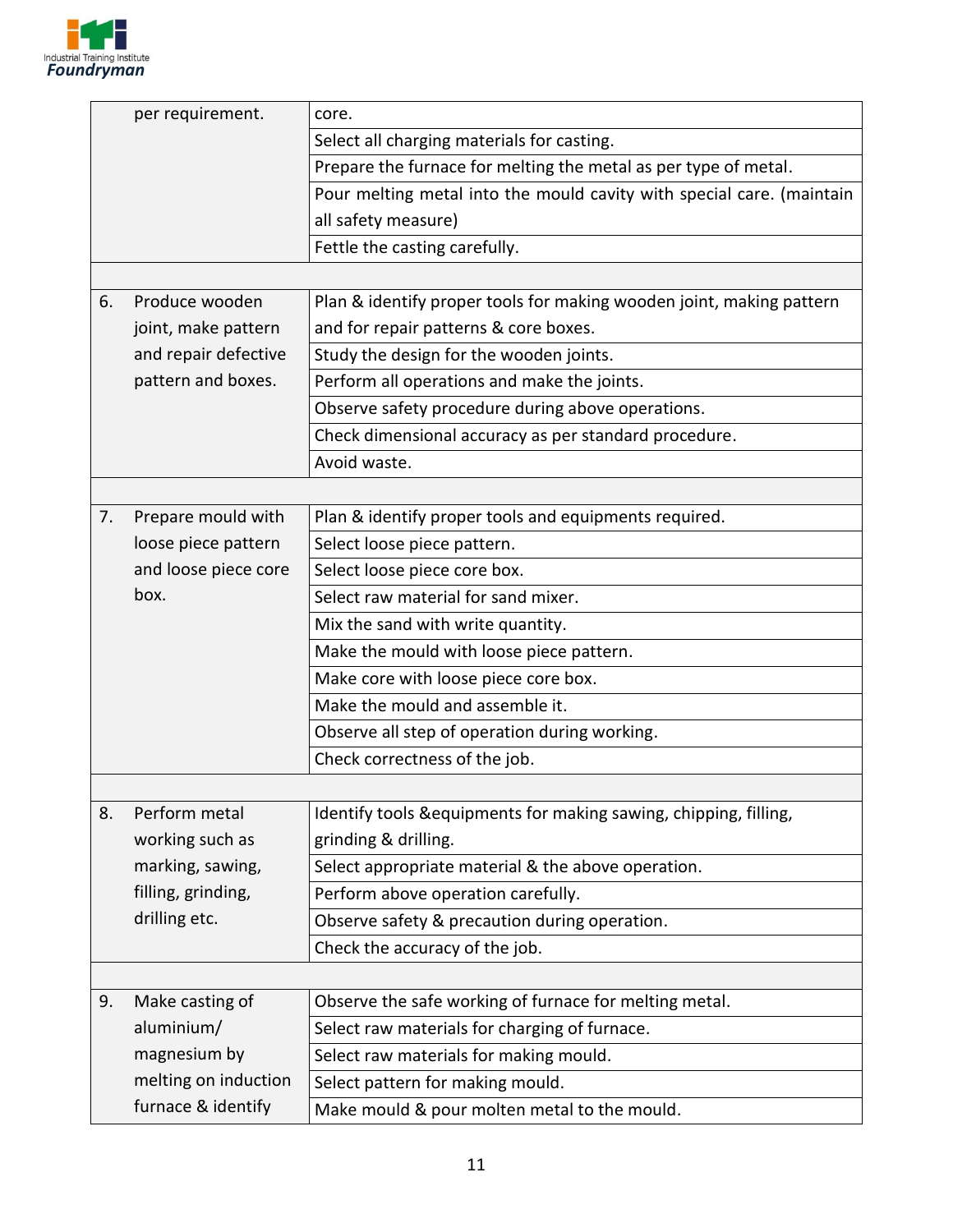

| defects.                                    |                           | Observe all safety & precaution maintained during metal handling & |
|---------------------------------------------|---------------------------|--------------------------------------------------------------------|
|                                             |                           | pouring.                                                           |
|                                             |                           | Fettled the casting & observe defects.                             |
|                                             |                           |                                                                    |
|                                             | 10. Make cast iron        | Plan & identify proper tools and equipments for making the iron    |
|                                             | castings by different     | casting.                                                           |
|                                             | moulding process and      | Plan & identify proper tools and equipments for making specific    |
|                                             | identify defects.         | mould.                                                             |
|                                             |                           | Select all raw materials and prepare mould.                        |
|                                             |                           | Select pattern required for the job.                               |
|                                             |                           | Select core box for making cover core.                             |
|                                             |                           | Make the mould and insert core carefully.                          |
|                                             |                           | Pour the molten metal carefully.                                   |
|                                             |                           | Safety should be maintained during handling and pouring of molten  |
|                                             |                           | metal.                                                             |
|                                             |                           | Fettle the job.                                                    |
|                                             |                           | Check the job as per specification.                                |
|                                             |                           |                                                                    |
| 11. Make a casting, fettle<br>the casting & |                           | Plan and identify the tools and equipments required for making     |
|                                             |                           | casting.                                                           |
|                                             | calculation yield         | Check the core box.                                                |
| percentage.                                 |                           | Select the pattern and check the pattern.                          |
|                                             |                           | Identify raw materials.                                            |
|                                             |                           | Make mould and assemble mould.                                     |
|                                             |                           | Identify chills & densers.                                         |
|                                             |                           | Locate position for chills.                                        |
|                                             |                           | Pour molten metal by observing safety.                             |
|                                             |                           | Check the accuracy and quality of the job.                         |
|                                             |                           | Calculate percentage of field.                                     |
|                                             |                           |                                                                    |
|                                             | 12. Prepare complete core | Identify and check core box for making jobs.                       |
|                                             | by joining half cores.    | Maintain heating temperature of core baking oven.                  |
|                                             |                           | Control the mixed sand composition.                                |
|                                             |                           | Check accuracy of dimensions and hardness of the core.             |
|                                             |                           |                                                                    |
|                                             | 13. Make mould by         | Plan and identify all hand tools and equipments.                   |
|                                             | various types of gate     | Identify all raw materials.                                        |
|                                             | to produce different      | Select the pattern and check it.                                   |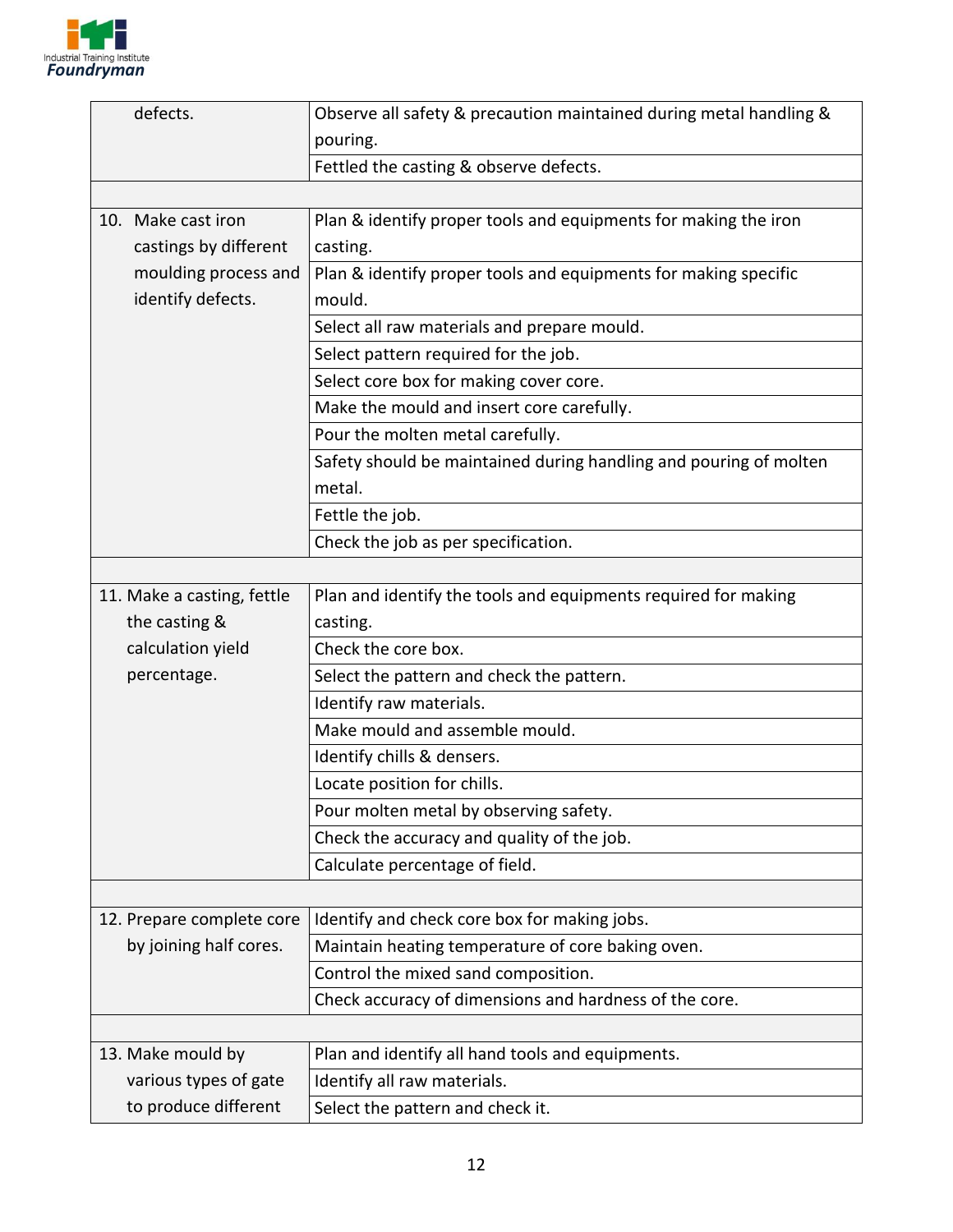

| type of metal casting                                  | Mix the sand with correct proportion.                               |  |  |
|--------------------------------------------------------|---------------------------------------------------------------------|--|--|
| and find out defects.<br>Maintain Core during meeting. |                                                                     |  |  |
|                                                        | Maintain correct actions during working.                            |  |  |
|                                                        | Identify defects, if any.                                           |  |  |
|                                                        | Repair the mould, if necessary.                                     |  |  |
|                                                        |                                                                     |  |  |
| 14. Make an extra thick                                | Plan and identify tools and equipments required.                    |  |  |
| casting & finish it.                                   | Select raw material required for the job.                           |  |  |
|                                                        | Identify pattern and core box.                                      |  |  |
|                                                        | Mix the moulding sand with correct proportion and quantity.         |  |  |
|                                                        | Follow every step for performing mould.                             |  |  |
|                                                        | Repair mould, if needed.                                            |  |  |
|                                                        | Follow safety rule during carrying molten metal.                    |  |  |
|                                                        | Find out defect and check quality of the job.                       |  |  |
|                                                        |                                                                     |  |  |
| 15. Reline & prepare                                   | Identify tools required for relining and repairing of furnace.      |  |  |
| different types of                                     | Identify raw materials required for reline and repair.              |  |  |
| furnaces for melting                                   | Maintain correct proportion of charge materials.                    |  |  |
| cast metals.                                           | Maintain relining thickness.                                        |  |  |
|                                                        | Maintain preheating temperature and heating time.                   |  |  |
|                                                        | Maintain quality of charge metal for muffle furnace.                |  |  |
|                                                        | Maintain all safety and precaution during melting practice.         |  |  |
|                                                        | Check quality of casting.                                           |  |  |
|                                                        |                                                                     |  |  |
| 16. Make core by using                                 | Plan and identify tool requirements.                                |  |  |
| linseed oil & IVP oils.                                | Identify raw materials requirements for the job.                    |  |  |
|                                                        | Maintain correct ratio for mixing the sand.                         |  |  |
|                                                        | Check hardness of cores after curing.                               |  |  |
|                                                        | Check quality and finishing of the core.                            |  |  |
|                                                        |                                                                     |  |  |
| 17. Prepare mould                                      | Plan and identify the tools and equipments required for the mould.  |  |  |
| without pattern &                                      | Select suitable sweep pattern for sweep moulding.                   |  |  |
| with sweep pattern.                                    | Identify raw materials for the mould.                               |  |  |
|                                                        | Mix the sand properly.                                              |  |  |
|                                                        | Check dimensions of mould cavity after mould making without         |  |  |
|                                                        | pattern.                                                            |  |  |
|                                                        | Check the dimension of the mould cavity after mould making by sweep |  |  |
|                                                        | pattern.                                                            |  |  |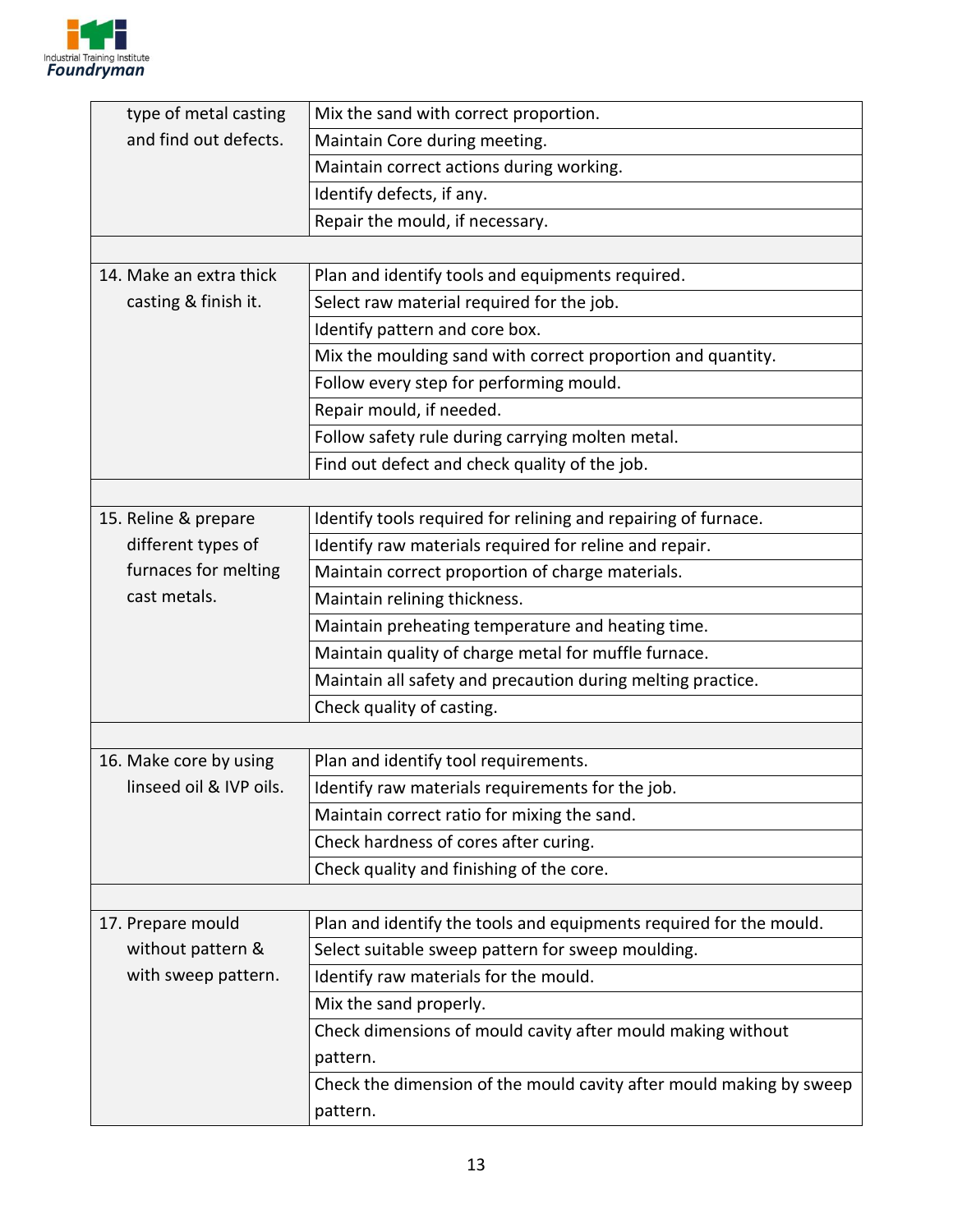

| 18. Make casting by die | Identify the machine required for gravity die casting.          |  |  |
|-------------------------|-----------------------------------------------------------------|--|--|
| casting process & yield | Ensure the quality of the machine is useable.                   |  |  |
| percentage of casting.  | Observe releasing agent in applied in the metallic dies.        |  |  |
|                         | Maintain pouring temperature of molten metal.                   |  |  |
|                         | Check the quality of the castings.                              |  |  |
|                         | Calculate yield percentage of casting.                          |  |  |
|                         |                                                                 |  |  |
| 19. Make casting by     | Identify raw materials required for making mould.               |  |  |
| investment casting      | Maintain melting temperature of wax for investment casting.     |  |  |
| process & binder less   | Follow steps of making the mould.                               |  |  |
| process.                | Maintain heating temperature for removal of wax from the mould. |  |  |
|                         | Extra care for handing the investment mould.                    |  |  |
|                         | Check the quality of the casting.                               |  |  |
|                         |                                                                 |  |  |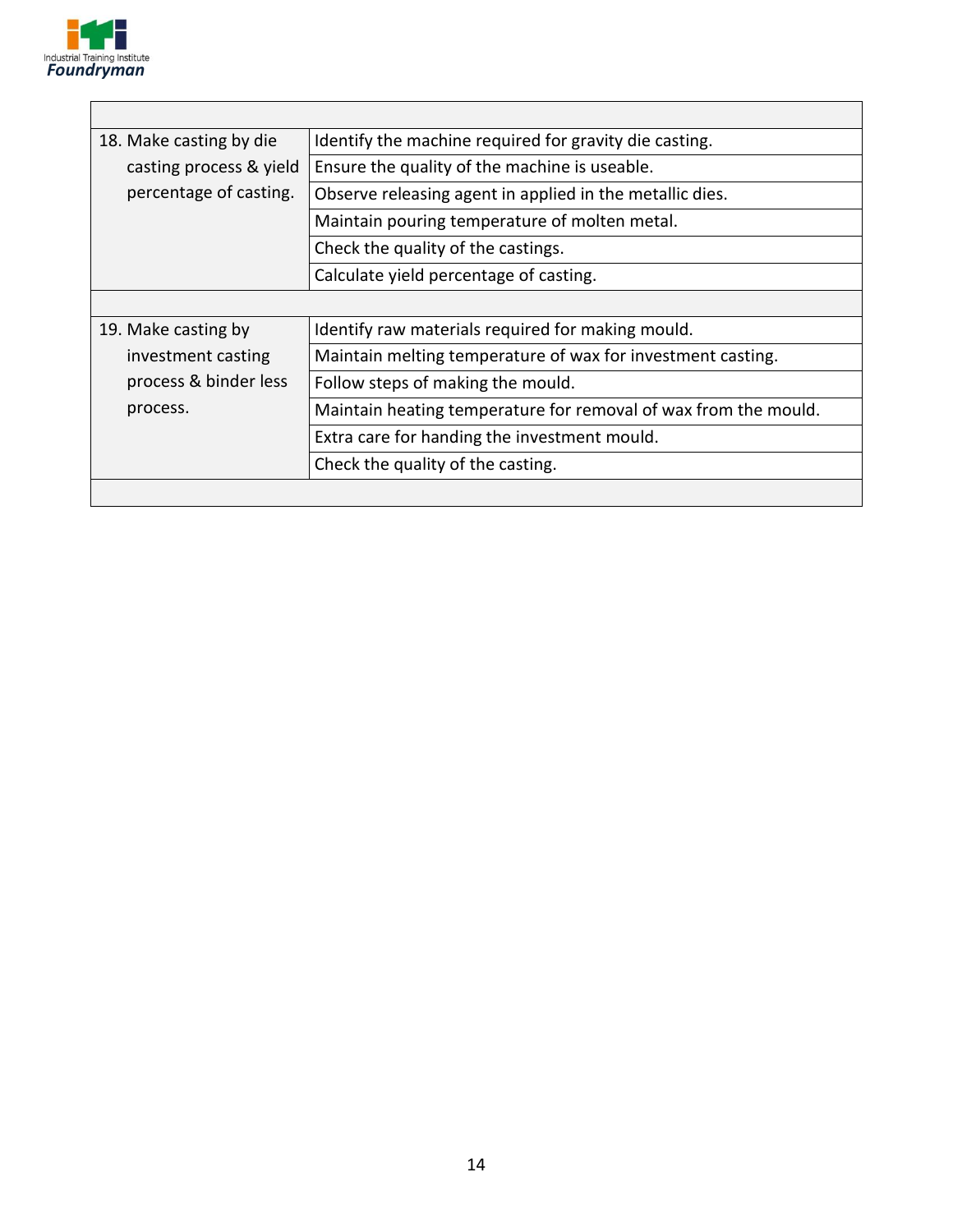

| <b>SYLLABUS FOR FOUNDRYMAN TRADE</b>                                 |                                                                                                                            |                                                                                                                                                                                                                                                                                                                                                                                                                                                                                                                                                                                                                                                                                                                                                                                                                                                                                                     |                                                                                                                                                                                                                                                                                                                                                                                                                                                                                                                                                                                                                                                                                                                                                                                                                                                                                                                                                                          |  |  |  |
|----------------------------------------------------------------------|----------------------------------------------------------------------------------------------------------------------------|-----------------------------------------------------------------------------------------------------------------------------------------------------------------------------------------------------------------------------------------------------------------------------------------------------------------------------------------------------------------------------------------------------------------------------------------------------------------------------------------------------------------------------------------------------------------------------------------------------------------------------------------------------------------------------------------------------------------------------------------------------------------------------------------------------------------------------------------------------------------------------------------------------|--------------------------------------------------------------------------------------------------------------------------------------------------------------------------------------------------------------------------------------------------------------------------------------------------------------------------------------------------------------------------------------------------------------------------------------------------------------------------------------------------------------------------------------------------------------------------------------------------------------------------------------------------------------------------------------------------------------------------------------------------------------------------------------------------------------------------------------------------------------------------------------------------------------------------------------------------------------------------|--|--|--|
|                                                                      | <b>DURATION: ONE YEAR</b>                                                                                                  |                                                                                                                                                                                                                                                                                                                                                                                                                                                                                                                                                                                                                                                                                                                                                                                                                                                                                                     |                                                                                                                                                                                                                                                                                                                                                                                                                                                                                                                                                                                                                                                                                                                                                                                                                                                                                                                                                                          |  |  |  |
| <b>Duration</b>                                                      | <b>Reference Learning</b><br><b>Outcome</b>                                                                                | <b>Professional Skills</b><br>(Trade Practical)<br><b>With Indicative Hours</b>                                                                                                                                                                                                                                                                                                                                                                                                                                                                                                                                                                                                                                                                                                                                                                                                                     | <b>Professional Knowledge</b><br>(Trade Theory)                                                                                                                                                                                                                                                                                                                                                                                                                                                                                                                                                                                                                                                                                                                                                                                                                                                                                                                          |  |  |  |
| Professional<br>Skill 50 Hrs;<br>Professional<br>Knowledge<br>14 Hrs | Categorize different<br>types of tools,<br>equipment & raw<br>material used in<br>foundry following<br>safety precautions. | Importance of trade training,<br>1.<br>List of tools & Machinery<br>used in the trade.(01 hr)<br>2. Safety attitude development<br>of the trainee by educating<br>Personal<br>them<br>to<br>use<br>Protective<br>Equipment<br>(PPE).(05 hrs)<br>3. First Aid Method and basic<br>training. (02 hrs)<br>4. Safe<br>disposal of waste<br>materials like cotton waste,<br>metal chips/burrs etc. (02<br>hrs)<br>5. Hazard<br>identification<br>and<br>avoidance. (02 hrs)<br>6. Safety signs for Danger,<br>Warning, caution & personal<br>safety message. (01 hr)<br>7. Preventive<br>for<br>measures<br>electrical accidents & steps<br>taken<br>be<br>such<br>in<br>to<br>accidents. (02 hrs)<br>8. Use of Fire extinguishers. (07<br>hrs)<br>9. Practice<br>understand<br>and<br>precautions to be followed<br>while working in fitting jobs.<br>(02 hrs)<br>10. Safe<br>of<br>tools<br>use<br>and | All necessary guidance to be<br>provided to the newcomers to<br>familiar<br>with<br>become<br>the<br>working of Industrial Training<br>Institute<br>including<br>system<br>store's procedures.<br>Soft skills, its importance and<br>job area after completion of<br>training.<br>Importance<br>of safety<br>and<br>general precautions observed in<br>the in the industry/shop floor.<br>Introduction<br>of<br>First<br>aid.<br>Operation of electrical mains<br>electrical<br>safety.<br>and<br>Introduction of PPEs.<br>Response to emergencies e.g.<br>power failure, fire, and system<br>failure.<br>Importance of housekeeping &<br>shop<br>floor<br>practices.<br>good<br>Introduction to 5S concept & its<br>application.<br>Occupational Safety & Health:<br>Health, Safety and Environment<br>guidelines,<br>legislations<br>&<br>regulations as applicable.<br>Basic understanding on<br>Hot<br>work, confined space work and<br>material handling equipment. |  |  |  |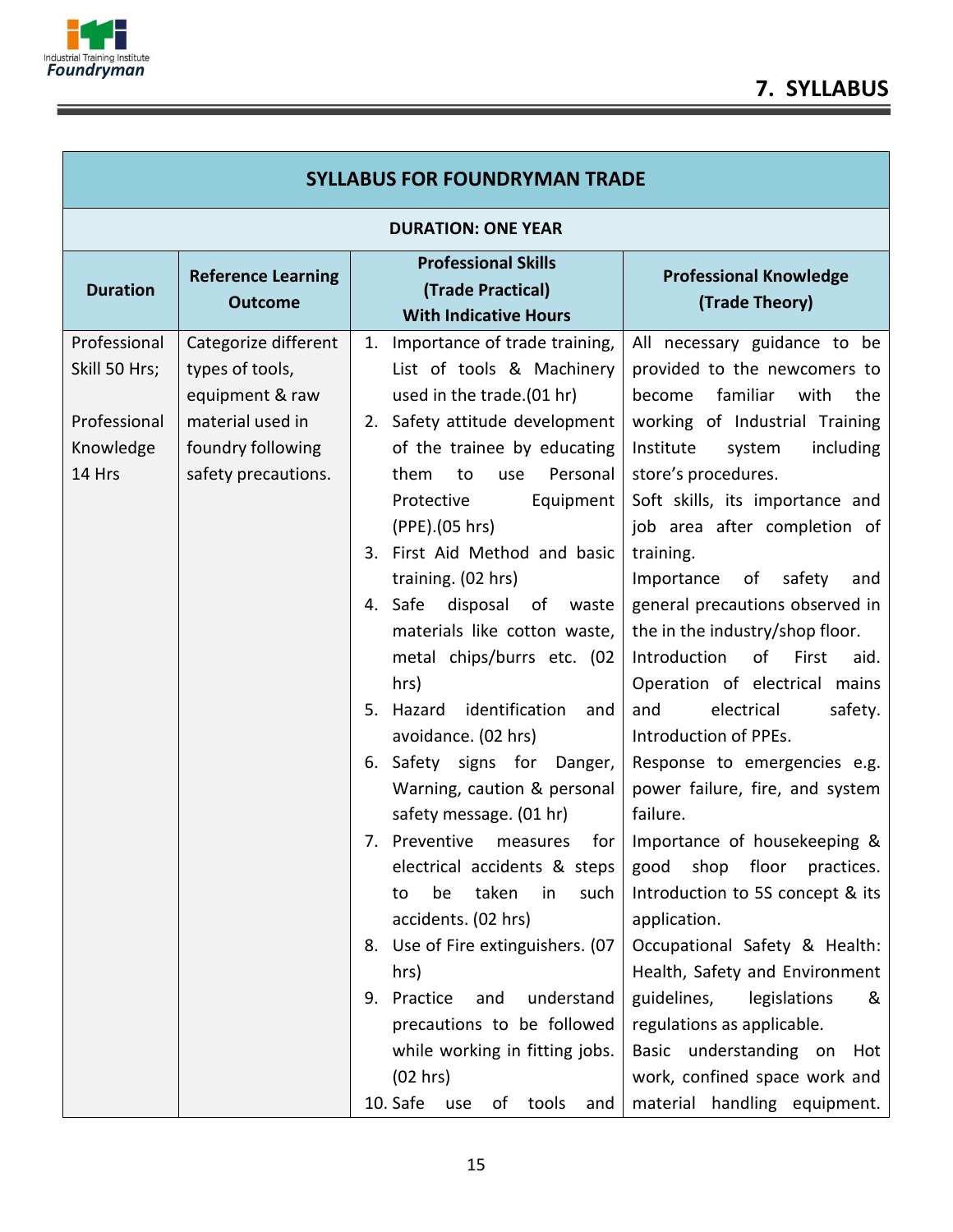

|               |                     | equipments<br>used in the         | $(07$ hrs.)                                |
|---------------|---------------------|-----------------------------------|--------------------------------------------|
|               |                     | trade. (01 hr)                    |                                            |
|               |                     | 11. Video show of large foundry   | History of Foundry Industries,             |
|               |                     | industries in India.              | development of foundry in                  |
|               |                     | 12. PPT show of various tools &   | India.                                     |
|               |                     | equipment used in foundry.        | of<br>Importance<br>foundry                |
|               |                     | 13. Identify each and every tools | Industries. Types of foundries,            |
|               |                     | &equipments as per desired        | Advantage of metal casting                 |
|               |                     | specification.                    | importance of<br>quality<br>and            |
|               |                     | 14. PPT show of various raw       | quality awareness.                         |
|               |                     | materials used in foundry.        | Different tools<br>&equipments             |
|               |                     | 15. Identify each raw materials   | used in foundry.                           |
|               |                     | used in foundry. (25 hrs.)        | Different raw materials used in            |
|               |                     |                                   | foundry Industries. (07 hrs.)              |
| Professional  | Prepare sand<br>mix | 16. Sieve the used sand with the  | Specification<br>tools                     |
| Skill 25 Hrs; | for moulding.       | help of riddle & shovel. (06      | &equipments. Procedure of use              |
|               |                     | hrs)                              | of different tools &equipments.            |
| Professional  |                     | 17. Sieve the used sand with      | Making of green sand mixture.              |
| Knowledge     |                     | power riddle. (06 hrs)            | Special<br>casting<br>process              |
| 07 Hrs        |                     | 18. Make Green sand mixture       | definition<br>materials<br>used            |
|               |                     | with tempering by shovel.         | composition, the process; use              |
|               |                     | (06 hrs)                          | advantages and disadvantage of             |
|               |                     | 19. Make green sand mixture       | CO <sub>2</sub> process and shell moulding |
|               |                     | with<br>tempering<br>or           | process. (07 hrs.)                         |
|               |                     | moisturing by sand muller.        |                                            |
|               |                     | (07 hrs)<br>$\epsilon$            |                                            |
| Professional  | Perform different   | 20. Test moisture content of      | Sand testing different methods             |
| Skill 25Hrs;  | types of sand       | green sand with the help of       | moisture<br>οf<br>content<br>test          |
|               | testing & find out  | moisture trailer or infrared      | permeability test, clay content            |
| Professional  | result.             | driver. (05 hrs)                  | test, strength test, sand grain            |
| Knowledge     |                     | 21. Find out clay content of      | fineness test, refractories test of        |
| 07Hrs         |                     | sand.(05 hrs)                     | moulding sand.                             |
|               |                     | 22. Find out permeability test of | Common types of natural &                  |
|               |                     | green sand with permeability      | synthetic moulding sand as per             |
|               |                     | tester.                           | 3343-1965<br>properties<br>IS.<br>of       |
|               |                     | (05 hrs)                          | moulding sand. (07 hrs.)                   |
|               |                     | 23. Find out strength test with   |                                            |
|               |                     | universal testing machine.        |                                            |
|               |                     | (05 hrs)                          |                                            |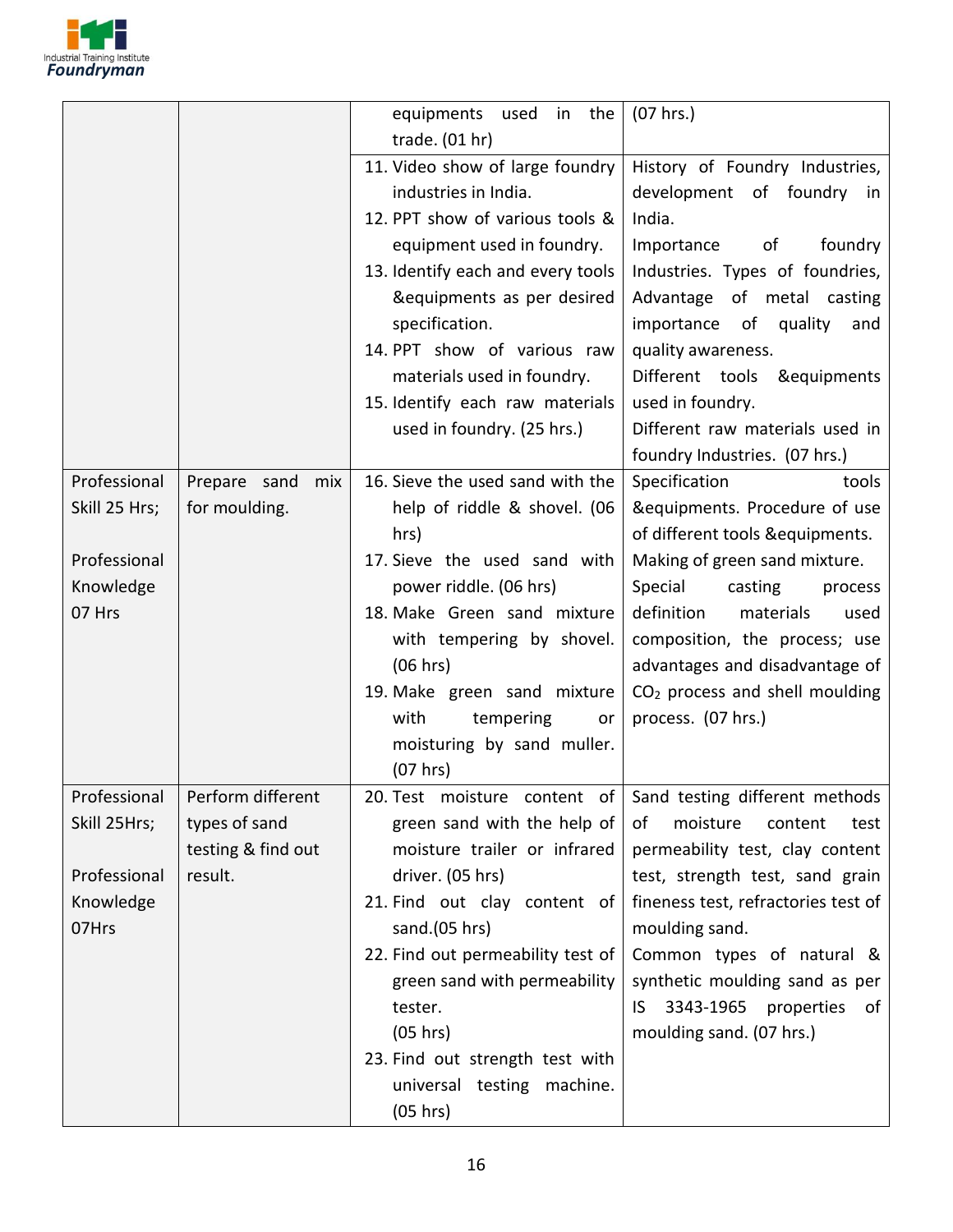

|              |                    | 24. Find out grain fineness no. of              |                                   |  |  |
|--------------|--------------------|-------------------------------------------------|-----------------------------------|--|--|
|              |                    | moulding sand with sieve                        |                                   |  |  |
|              |                    | shaker tester. (05 hrs)                         |                                   |  |  |
| Professional | Produce green sand | 25. Ramming practice by open                    | Ramming procedure of rammer       |  |  |
| Skill 75Hrs; | moulds by using    | bedded method to obtain                         | and other tools used in marking   |  |  |
|              | appropriate hand   | desired hardness such as 60,                    | mould.                            |  |  |
| Professional | tools.             | 70, 80, 90 by green hardness                    |                                   |  |  |
| Knowledge    |                    | tester. (13 hrs)                                | Importance of hardness test.      |  |  |
| 21Hrs        |                    | 26. Ramming<br>practice<br>in                   | (07 hrs.)                         |  |  |
|              |                    | moulding boxes with hand                        |                                   |  |  |
|              |                    | rammers to obtain desire                        |                                   |  |  |
|              |                    | green hardness such as 70,                      |                                   |  |  |
|              |                    | 80, 90 by green hardness                        |                                   |  |  |
|              |                    | tester. (12 hrs)                                |                                   |  |  |
|              |                    | 27. Cut channel on<br>rammed                    | Different types of Gate cutting   |  |  |
|              |                    | boxes with cross section                        | system with different tools used  |  |  |
|              |                    | semi-<br>such<br>as<br>square,                  | & repairs of gates.               |  |  |
|              |                    | circular. (07 hrs)                              |                                   |  |  |
|              |                    | 28. Cut channel on rammed                       | Difference between natural and    |  |  |
|              |                    | boxed with cross section                        | moulding<br>synthetic<br>sand     |  |  |
|              |                    | such<br>trapezoid<br>as<br>&                    | principle<br>ingredients<br>in    |  |  |
|              |                    | triangular and finish with                      | moulding sand & their effect on   |  |  |
|              |                    | cleaner & double ender etc.                     | physical<br>properties<br>special |  |  |
|              |                    | (08 hrs)                                        | additives in moulding sand &      |  |  |
|              |                    |                                                 |                                   |  |  |
|              |                    | 29. Prepare<br>unit<br>sand<br>and<br>mould for | their effect unit sand. (07 hrs.) |  |  |
|              |                    | block<br>prepare                                |                                   |  |  |
|              |                    | such as square, Rectangular                     |                                   |  |  |
|              |                    | and round.(10 hrs)                              |                                   |  |  |
|              |                    | 30. Prepare facing and backing                  | Facing<br>sand,<br>baking<br>sand |  |  |
|              |                    | sand and simple moulds with                     | Composition<br>οf<br>various      |  |  |
|              |                    | top run gates. (12 hrs)                         | moulding sand. Types of mould-    |  |  |
|              |                    | 31. Prepare mould with self-                    | advantage and disadvantage of     |  |  |
|              |                    | leaving core pattern by using                   | sand mould and metal mould.       |  |  |
|              |                    | parting line gates. (13 hrs)                    | Self-Core making procedure.       |  |  |
|              |                    |                                                 | Moulding boxes [As per IS 1280-   |  |  |
|              |                    |                                                 | 1958]                             |  |  |
|              |                    |                                                 | Crucible [As per IS 1748-1961]    |  |  |
|              |                    |                                                 | (07 hrs.)                         |  |  |
| Professional | Produce different  | 32. Prepare green sand mould                    | Definition<br>of<br>green<br>sand |  |  |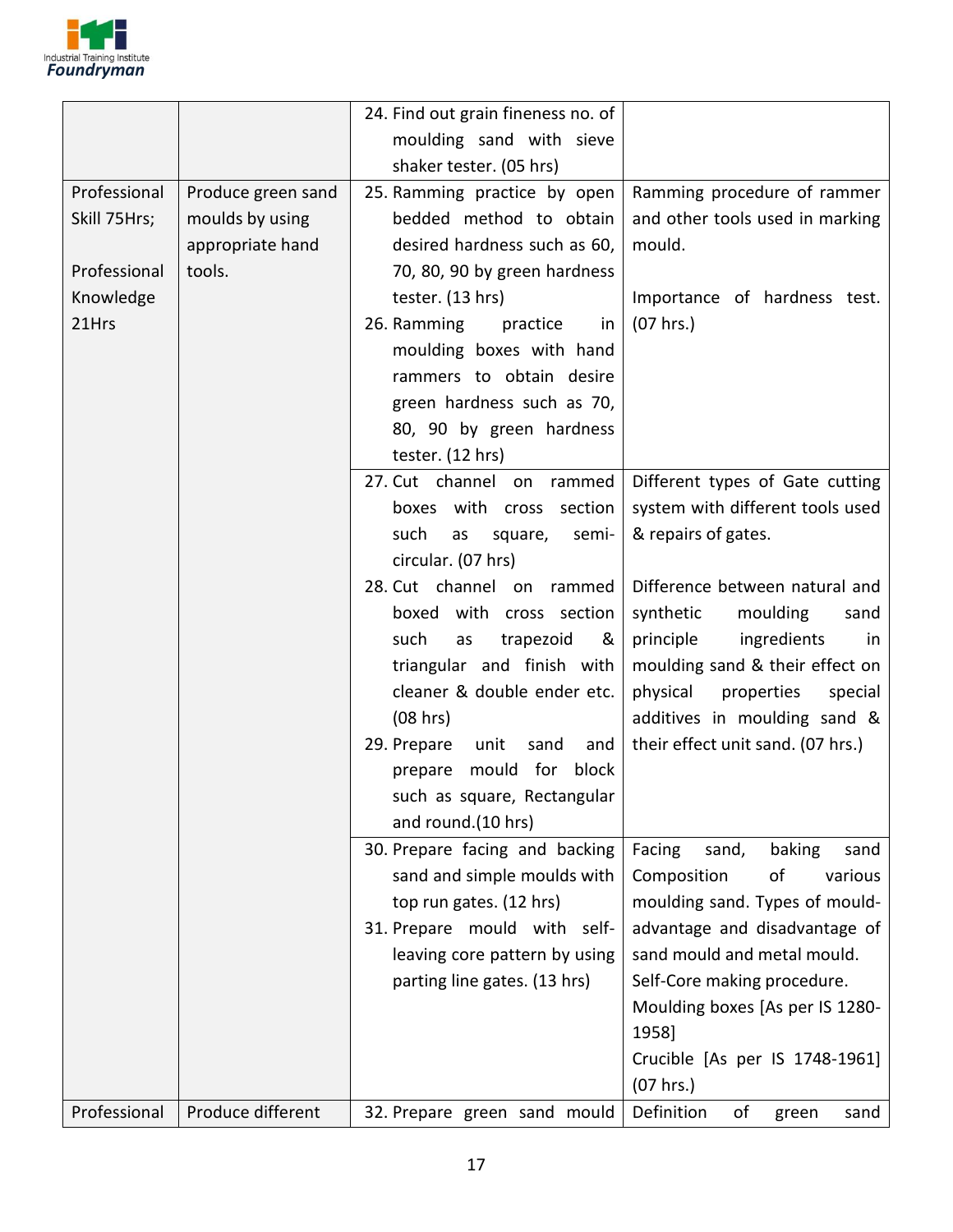

| Skill 200 Hrs; | casting components | by using split pattern for          | Advantage and disadvantage of                            |
|----------------|--------------------|-------------------------------------|----------------------------------------------------------|
|                | by different metal | aluminium<br>casting.<br>Use        | green sand mould, skin dry sand                          |
| Professional   | with different     | natural moulding sand melt          | mould, loam sand mould and                               |
| Knowledge      | moulding process   | aluminium<br>in<br>different        | cement bonded sand mould.                                |
| <b>56 Hrs</b>  | and finish the     | furnace and pour the same           | Contraction,<br>operation<br>and                         |
|                | casting as per     | moulds,<br>fettle<br>into           | maintenance of pit furnace.                              |
|                | requirement.       | aluminium casting. (25 hrs)         | (07 hrs.)                                                |
|                |                    | 33. Level the floor with sprit      | Moulding<br>bench<br>process<br>$\overline{\phantom{m}}$ |
|                |                    | level and straight edge and         | moulding<br>different<br>methods                         |
|                |                    | prepare open sand mould.            | advantages, disadvantages and                            |
|                |                    | (25 hrs)                            | their application. (07 hrs.)                             |
|                |                    | 34. Prepare bedded in mould         | Moulding<br>floor<br>process                             |
|                |                    | without core with parting           | moulding.<br>Different methods;                          |
|                |                    | line gate. (12 hrs)                 | advantage and disadvantages                              |
|                |                    | 35. Prepare bedded in mould         | and their application machine                            |
|                |                    | with core and bottom run            | moulding different types of                              |
|                |                    | gate. (13 hrs)                      | moulding machines and slinger.                           |
|                |                    |                                     | (07 hrs.)                                                |
|                |                    | 36. Prepare mould with vertical     | Core:<br><b>Uses</b><br>and<br>types,                    |
|                |                    | core. (10 hrs)                      | composition of various cores                             |
|                |                    | 37. Prepare simple cores and        | sand mixtures.                                           |
|                |                    | assemble in the mould. (10          | Types of core boxes<br>core                              |
|                |                    | hrs)                                | venting and vein forcing or core-                        |
|                |                    | with<br>38. Prepare<br>mould        | core baking - core<br>making                             |
|                |                    | horizontal<br>core<br>and           | machines.<br>(14 hrs.)                                   |
|                |                    | assemble in the mould.(12           |                                                          |
|                |                    | hrs)                                |                                                          |
|                |                    | 39. Prepare<br>chair<br>core<br>and |                                                          |
|                |                    | assemble in the mould. (18          |                                                          |
|                |                    | hrs)                                |                                                          |
|                |                    | 40. Prepare moulds for copper       | Construction:<br>Operation<br>&                          |
|                |                    | and copper base alloys melts        | maintenance of oil fire furnace                          |
|                |                    | copper alloy in pit furnace &       | materials.<br>pattern-<br>pattern                        |
|                |                    | pour & fettle the casting. (13      | Difference<br>between<br>wooden                          |
|                |                    | hrs)                                | pattern<br>metal<br>pattern.<br>and                      |
|                |                    | 41. Prepare moulds for copper       | (07 hrs.)                                                |
|                |                    | and copper base alloys melts        |                                                          |
|                |                    | copper alloy in oil fired           |                                                          |
|                |                    | furnace & pour & fettle the         |                                                          |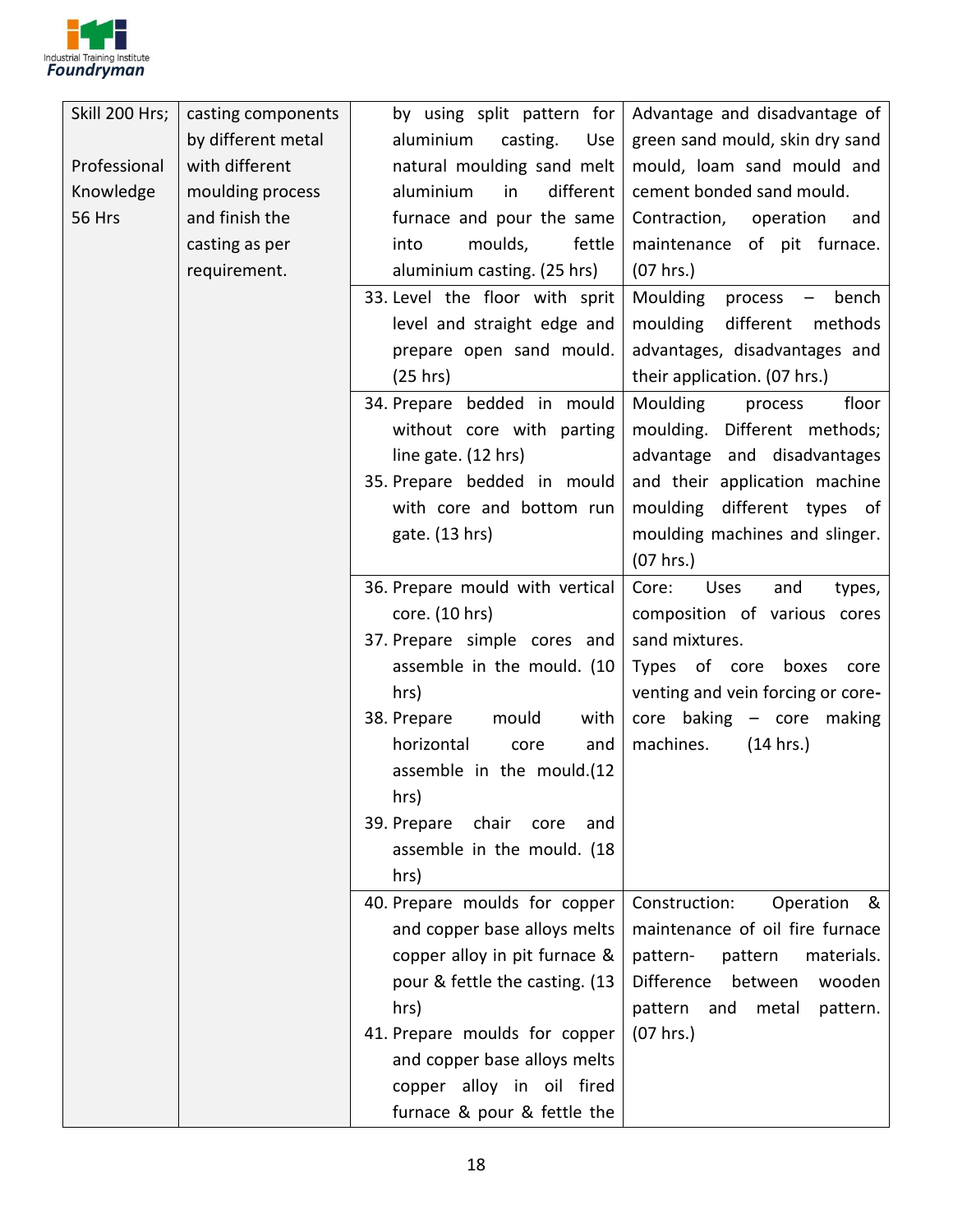

|                                                                      |                                                                                                            | casting. (12 hrs)                                                                                                                                                                                                                                                                         |                                                                                                                                                                                                                                                                                                                     |
|----------------------------------------------------------------------|------------------------------------------------------------------------------------------------------------|-------------------------------------------------------------------------------------------------------------------------------------------------------------------------------------------------------------------------------------------------------------------------------------------|---------------------------------------------------------------------------------------------------------------------------------------------------------------------------------------------------------------------------------------------------------------------------------------------------------------------|
|                                                                      |                                                                                                            | 42. Prepare mould with draw<br>back method & false check<br>method. (10 hrs)<br>43. Prepare dry sand mould with<br>skeleton pattern. (08 hrs)<br>44. Prepare black wash & coat<br>on mould. (07 hrs)<br>45. Prepare stack mould. (13<br>hrs)<br>46. Prepare snap flask mould.<br>(12 hrs) | Pattern - types of patterns-<br>allowance on pattern colouring<br>of pattern as per IS 1513-1959<br>care & maintenance of patter.<br>Different types of coating on<br>mould cores. (07 hrs.)<br>Gating system. Various types of<br>top run gate part line gate &<br>bottom gate. (07 hrs.)                          |
| Professional<br>Skill 50 Hrs;<br>Professional<br>Knowledge<br>14 Hrs | wooden<br>Produce<br>joint, make pattern<br>and repair defective<br>pattern and boxes.                     | 47. Marking on wood for half lap<br>joint. (03 hrs)<br>48. Sawing on wood for half lap<br>joint $-$ (12 hrs)<br>49. Planning on wood for half<br>lap joint. (10 hrs)                                                                                                                      | Brief description: Specification<br>use of<br>various<br>and<br>wood<br>working hand tools. Types of<br>joints & their application in<br>wood working.<br>(07 hrs.)                                                                                                                                                 |
|                                                                      |                                                                                                            | 50. Making different types of<br>joints on wood. (09 hrs)<br>51. Prepare simple pattern. (08<br>hrs)<br>52. Repair wooden patterns &<br>core boxes. (08 hrs)                                                                                                                              | Methods<br>of<br>repairing<br>the<br>pattern & core boxes. Induction<br>hardening of S.G. Iron casting.<br>(07 hrs.)                                                                                                                                                                                                |
| Professional<br>Skill 25 Hrs;<br>Professional<br>Knowledge<br>07 Hrs | Prepare mould with<br>loose piece pattern<br>and loose piece<br>core box.                                  | 53. Prepare mould with loose<br>piece pattern & core with<br>loose piece core box. (25 hrs)                                                                                                                                                                                               | Prerequisites of gating system.<br>Riser: Feeders & directional<br>solidification chill: chaplets,<br>&<br>exothermic<br>denseners<br>materials. (07 hrs.)                                                                                                                                                          |
| Professional<br>Skill 25 Hrs;<br>Professional<br>Knowledge<br>07 Hrs | Perform<br>metal<br>working<br>such<br>as<br>marking,<br>sawing,<br>filling,<br>grinding,<br>drilling etc. | 54. Metal working - Marking<br>and sawing on straight line $-$<br>chipping<br>and<br>filling<br>to<br>different<br>desired size on<br>metals. (10 hrs)<br>55. Grinding the metals to desire<br>size by pedestal grinder and<br>flexible shaft grinder. (10<br>hrs)                        | Description, specification and<br>οf<br>marking<br>common,<br>use<br>measuring, sawing, chipping and<br>filing instruments used in metal<br>work.<br>grinders<br>Types<br><b>Brief</b><br>of<br>$\overline{\phantom{m}}$<br>information about other metal<br>cutting equipments.<br>Various types of drill bits and |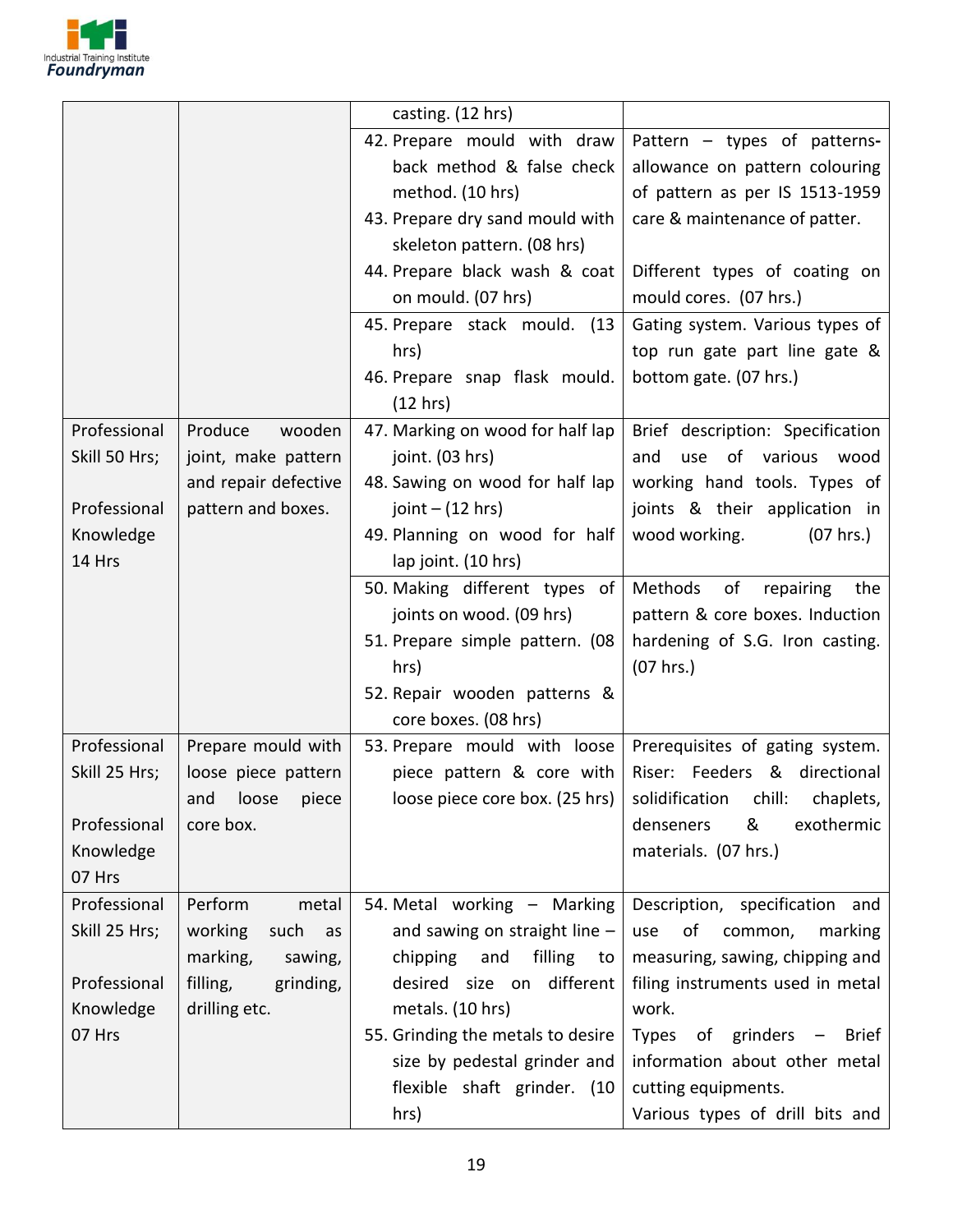

|                                     |                                                       | 56. Drilling on various metals.                                                                                                                                                                                                                                                                                                                                                                                        | drilling machine. (07 hrs.)                                                                                                                                                                                                                                                                                                                                                                                                                                           |
|-------------------------------------|-------------------------------------------------------|------------------------------------------------------------------------------------------------------------------------------------------------------------------------------------------------------------------------------------------------------------------------------------------------------------------------------------------------------------------------------------------------------------------------|-----------------------------------------------------------------------------------------------------------------------------------------------------------------------------------------------------------------------------------------------------------------------------------------------------------------------------------------------------------------------------------------------------------------------------------------------------------------------|
|                                     |                                                       | (05 hrs)                                                                                                                                                                                                                                                                                                                                                                                                               |                                                                                                                                                                                                                                                                                                                                                                                                                                                                       |
| Professional<br>Skill 25 Hrs;       | of<br>Make<br>casting<br>aluminum/<br>magnesium<br>by | 57. Prepare<br>induction furnace<br>for<br>charging,<br>prepare<br>for<br>charges<br>charging,                                                                                                                                                                                                                                                                                                                         | Induction<br>furnace<br>types-<br>construction,<br>operation<br>and<br>maintenance. (07 hrs.)                                                                                                                                                                                                                                                                                                                                                                         |
| Professional                        | melting<br>on                                         | and<br>melt<br>operate                                                                                                                                                                                                                                                                                                                                                                                                 |                                                                                                                                                                                                                                                                                                                                                                                                                                                                       |
| Knowledge<br>07 Hrs                 | Induction furnace &<br>identify defects.              | aluminium/ magnesium and<br>pour aluminium/ magnesium<br>into the mould and identify<br>defects. (25 hrs)                                                                                                                                                                                                                                                                                                              |                                                                                                                                                                                                                                                                                                                                                                                                                                                                       |
| Professional                        | Prepare mould by                                      | 58. Prepare dry sand mould with                                                                                                                                                                                                                                                                                                                                                                                        | Description of dry sand mould.                                                                                                                                                                                                                                                                                                                                                                                                                                        |
| Skill 125 Hrs;                      | different moulding<br>process, make cast              | odd sided pattern and make<br>casting.(10 hrs)                                                                                                                                                                                                                                                                                                                                                                         | <b>Brief</b><br>description<br>types,<br>advantages & disadvantages of                                                                                                                                                                                                                                                                                                                                                                                                |
| Professional<br>Knowledge<br>35 Hrs | iron castings<br>identify defects.                    | 59. Fettle the casting (07 hrs)<br>60. Find out defect. (08 hrs)                                                                                                                                                                                                                                                                                                                                                       | die casting, centrifugal casting<br>and ceramic moulding process.<br>(07 hrs.)                                                                                                                                                                                                                                                                                                                                                                                        |
|                                     |                                                       | 61. Prepare a loam sand mould<br>for pan shape casting. (10<br>hrs)<br>62. Prepare a loam sand mould<br>for bell shape casting. (15 hrs)                                                                                                                                                                                                                                                                               | Slush<br>casting<br>process,<br>continuous<br>casting<br>process,<br>permanent<br>mould<br>casting<br>process; Nishiyama process (by<br>using<br>ferrosilicon<br>powder)<br>defects<br>casting<br>common<br>appearance-<br>and<br>causes<br>remedies- salvaging of casting.<br>$(07$ hrs.)                                                                                                                                                                            |
|                                     |                                                       | 63. Prepare<br>$\overline{a}$<br>pit<br>mould<br>on<br>foundry floor. (10 hrs)<br>64. Prepare a mould with pattern<br>having cover core<br>print,<br>assemble cover core in mould<br>and cast by cast iron. (12 hrs)<br>65. Find out all defects. (03 hrs)<br>CO <sub>2</sub><br>66. Prepare<br>simple<br>mould.(07 hrs)<br>67. Prepare simple CO2 core. (08<br>hrs)<br>68. Assemble<br>CO <sub>2</sub><br>mould<br>in | Slush<br>casting<br>process,<br>continuous<br>casting<br>process,<br>mould<br>casting<br>permanent<br>process; Nishiyama process (by<br>ferrosilicon<br>using<br>powder)<br>defects<br>casting<br>common<br>appearance-<br>and<br>causes<br>remedies- salvaging of casting.<br>(07 hrs.)<br>Fettling of casting knock out and<br>removal and removal of casting<br>from mould removal of gates &<br>risers;<br>Fins<br>&<br>unwanted<br>projection - surface gleaning |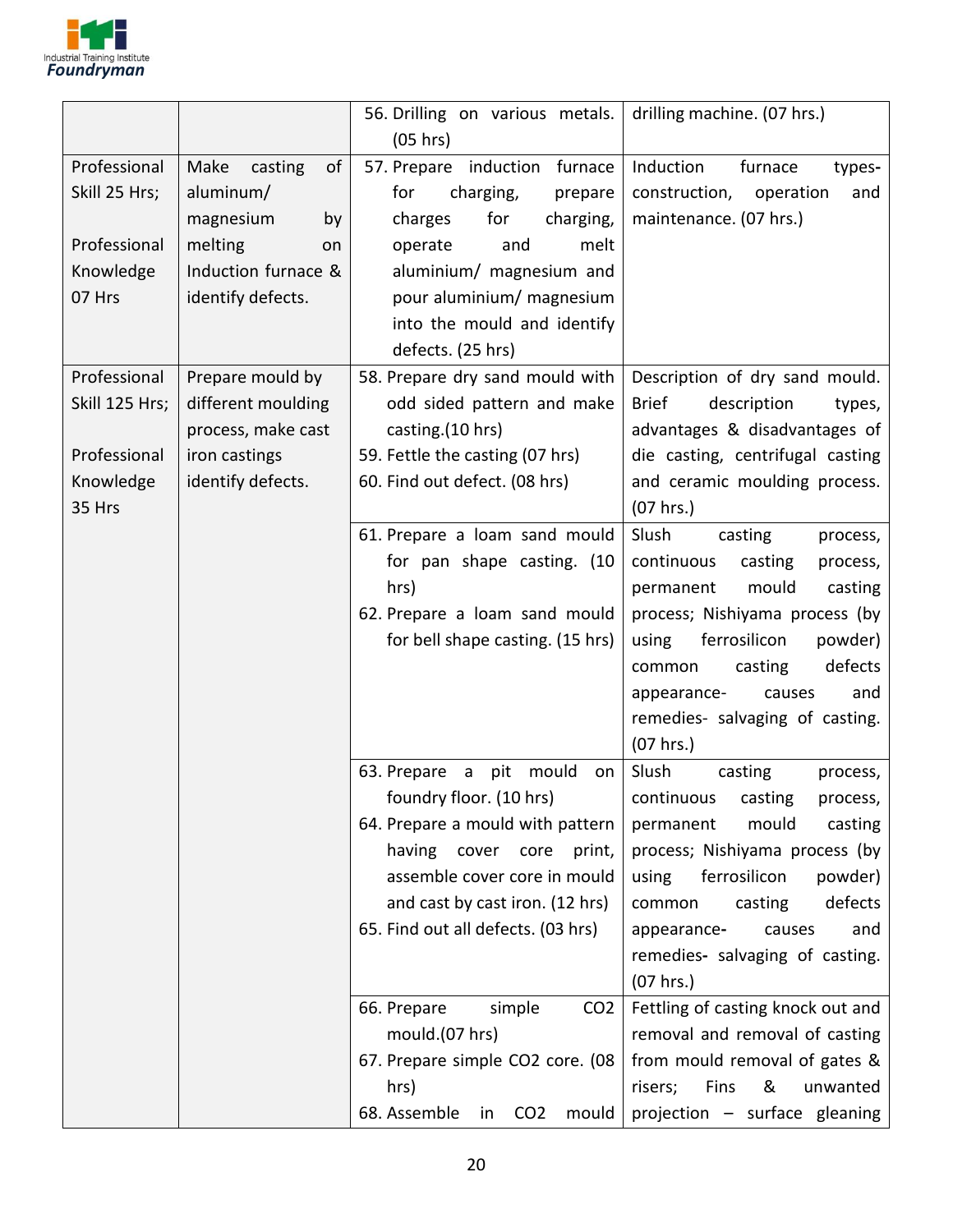

|                |                      | core.(05 hrs)                       | trimming<br>finishing.<br>and                             |
|----------------|----------------------|-------------------------------------|-----------------------------------------------------------|
|                |                      | 69. Make a casting by C.I. (02 hrs) | Inspection<br>of<br>casting                               |
|                |                      | 70. Fettle the casting. (02 hrs)    | destructive<br>method<br>$\overline{\phantom{0}}$<br>non- |
|                |                      | 71. List out casting defects. (01   | destructor<br>materials used<br>in                        |
|                |                      | hrs)                                | foundry and their grades as per                           |
|                |                      |                                     | I.S. (07 hrs.)                                            |
|                |                      | 72. Prepare mould for setting       | Binders - Common binders used                             |
|                |                      | "Balancing core" and set            | in foundry and their application                          |
|                |                      | balanced core in mould with         | and their grades as per I.S.                              |
|                |                      | the help of chaplets. (20 hrs)      | Common<br>"Facing<br>Materials"                           |
|                |                      | 73. Make an aluminium casting       | used in<br>foundry<br>and<br>their                        |
|                |                      | using pit furnace. (03 hrs)         | application and their grades as                           |
|                |                      | 74. Fettle the casting. (02 hrs)    | per I.S. Casting design functional                        |
|                |                      |                                     | design, simplification of foundry                         |
|                |                      |                                     | practice. Metallurgical design,                           |
|                |                      |                                     | economic consideration.<br>(07)                           |
|                |                      |                                     | hrs.)                                                     |
| Professional   | Make a casting,      | 75. Prepare a mould for setting     | "Fluxes"<br>Common<br>in<br>used                          |
| Skill 50 Hrs;  | fettle the casting & | "Hanging<br>and<br>core<br>set      | foundry and their application.                            |
|                | calculation yield    | hanging core in mould with          | Specification                                             |
| Professional   | percentage.          | the help of chaplets". (15 hrs)     | (07 hrs.)                                                 |
| Knowledge      |                      | 76. Make a casting. (05 hrs)        |                                                           |
| 14 Hrs         |                      | 77. Fettle the casting.(03 hrs)     |                                                           |
|                |                      | 78. Find out yield percentage. (02  |                                                           |
|                |                      | hrs)                                |                                                           |
|                |                      | 79. Prepare a mould using chills,   | Function<br>of<br>chills,<br>densers.                     |
|                |                      | densers. (20 hrs)                   | Different<br>between<br>ferrous                           |
|                |                      | 80. Make a casting. (04 hrs)        | &non-ferrous metals. Physical &                           |
|                |                      | 81. Show a video chart of ferrous   | mechanical properties of metals.                          |
|                |                      | & non-ferrous metals. (01 hr)       | (07 hrs.)                                                 |
| Professional   | Prepare complete     | 82. Prepare core halves. (15 hrs)   | Classification of iron ores & its                         |
| Skill 25 Hrs;  | core by joining half | 83. Bake the core halves. (05 hrs)  | treatments. (07 hrs.)                                     |
|                | cores.               | 84. Join the core valves by         |                                                           |
| Professional   |                      | different methods. (05 hrs)         |                                                           |
| Knowledge      |                      |                                     |                                                           |
| 07 Hrs         |                      |                                     |                                                           |
| Professional   | Make mould by        | 85. Prepare mould with pencil       | Different gating system                                   |
| Skill 125 Hrs; | various types of     | gate. (10 hrs)                      | Common cost iron-alloys.                                  |
|                | gate to produce      | 86. Prepare mould with finger       | Manufacturing process of chilled                          |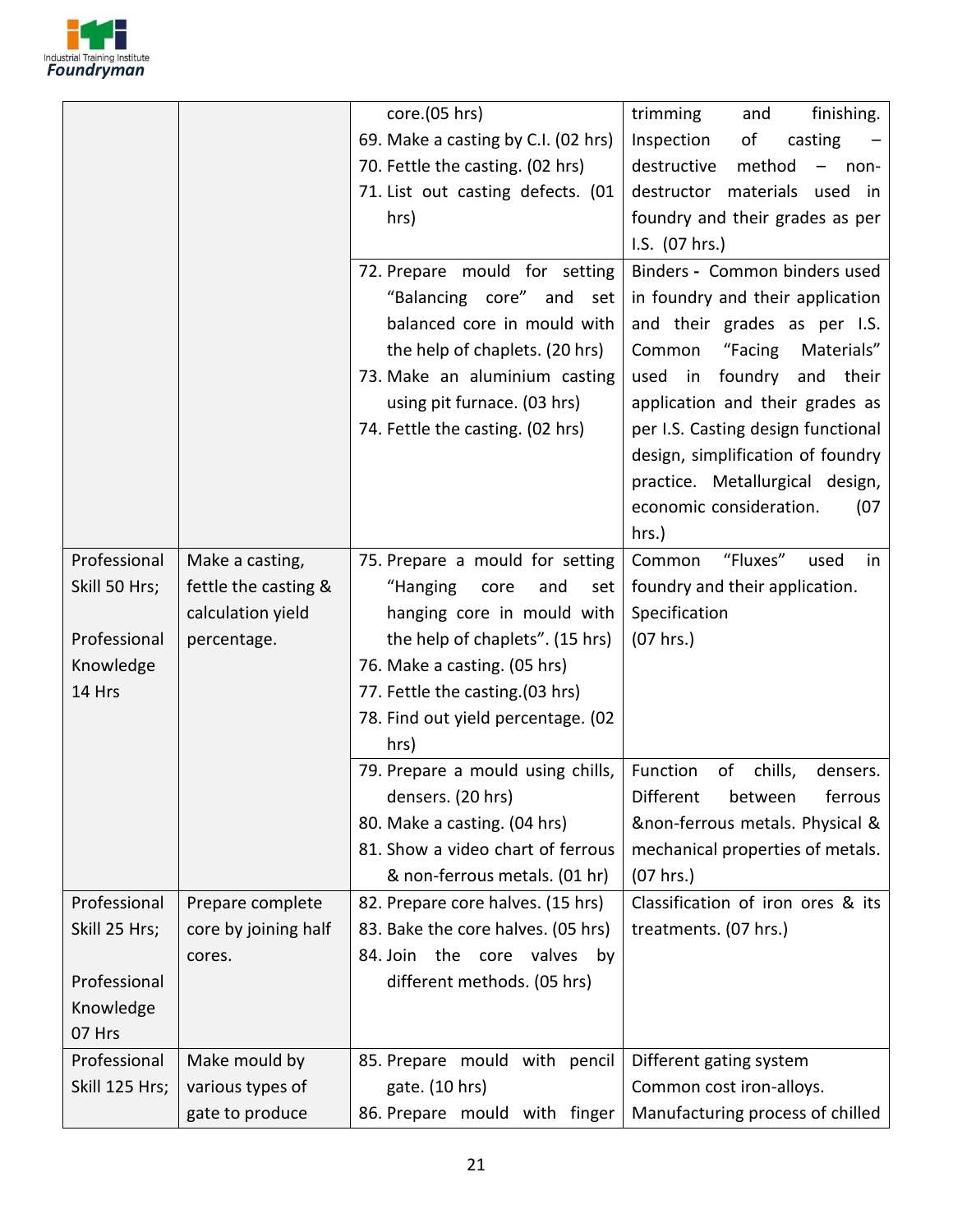

| Professional  | different type of     | gate. (10 hrs)                     | iron; S.G.<br>cast<br>iron<br>and   |
|---------------|-----------------------|------------------------------------|-------------------------------------|
| Knowledge     | metal casting. Find   | 87. Make<br>casting<br>with        | malleable cast iron. (07 hrs.)      |
| 35 Hrs        | out defects and visit | aluminium.(05 hrs)                 |                                     |
|               | industry to show      | 88. Prepare mould with wedge       | Effect of alloying elements for     |
|               | different operation   | gate. (10 hrs)                     | ferrous metals.                     |
|               | for casting making.   | 89. Prepare mould with ring        | Iron-carbon-equilibrium diagram     |
|               |                       | gate.(10 hrs)                      | of plain carbon steel.              |
|               |                       | 90. Make casting with copper       | Inoculation:<br>Purpose<br>of       |
|               |                       | base alloy. (05 hrs)               | inoculation. (07 hrs.)              |
|               |                       | 91. Prepare mould with branch      | Steel manufacturing process         |
|               |                       | gate mould with match plate        | classification<br>steel<br>common   |
|               |                       | pattern. (15 hrs)                  | alloys and use. (07 hrs.)           |
|               |                       | 92. Make casting<br>with<br>cast   |                                     |
|               |                       | iron.(06 hrs)                      |                                     |
|               |                       | 93. Fettle the casting. (04 hrs)   |                                     |
|               |                       | 94. Prepare mould with relief      | Advantages of sprue gate & skim     |
|               |                       | sprue gate. (10 hrs)               | bob gates.                          |
|               |                       | 95. Prepare mould with skim bob    | Wrought iron-manufacturing          |
|               |                       | gate. (10 hrs)                     | process-uses.                       |
|               |                       | 96. Make a casting with cast iron. | Copper manufacturing process -      |
|               |                       | (04 hrs)                           | properties use. (07 hrs.)           |
|               |                       | 97. Find out defects. (01 hr)      |                                     |
|               |                       | 98. Prepare mould with horn        | Manufacturing<br>process            |
|               |                       | gate [Gear wheel<br>type           | properties<br>of<br>and<br>use      |
|               |                       | pattern]. (09 hrs)                 | aluminium, tin, zinc, lead etc.     |
|               |                       | Prepare<br>mould<br>99.<br>with    | Properties of grey iron.            |
|               |                       | stepped gate. (09 hrs)             | Microstructure,<br>fracture,        |
|               |                       | 100. Industrial visit to observe   | mechanical<br>test-tensile<br>test, |
|               |                       | the special casting process        | hardness test etc. (07 hrs.)        |
|               |                       | machine moulding process,          |                                     |
|               |                       | of<br>different<br>operation       |                                     |
|               |                       | furnaces<br>sand                   |                                     |
|               |                       | reconditioning<br>process,         |                                     |
|               |                       | inspection<br>of<br>casting,       |                                     |
|               |                       | fettling process etc. (07 hrs)     |                                     |
| Professional  | Make an extra thick   | 101. Prepare mould for extra       | of<br>Manufacturing<br>process      |
| Skill 25 Hrs; | casting & finish it.  | thick casting with<br>large        | copper base alloys, aluminium       |
|               |                       | feeder heads. (18 hrs)             | base alloys and magnesium base      |
| Professional  |                       | 102. Make casting with<br>cast     | alloys.                             |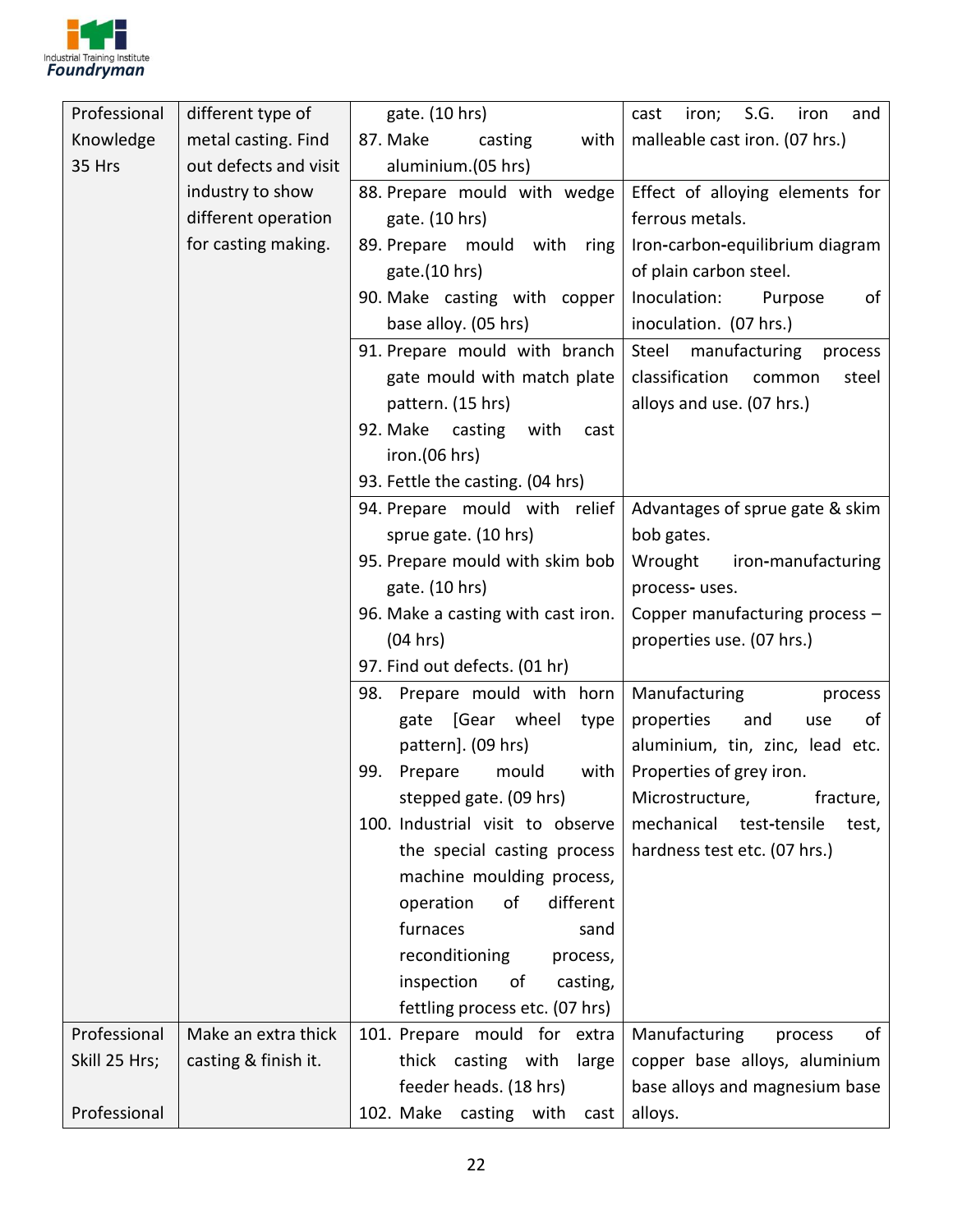

| Knowledge     |                        | iron.(04 hrs)                        | Brief information about cupola      |
|---------------|------------------------|--------------------------------------|-------------------------------------|
| 07 Hrs        |                        | 103. Fettle the casting. (03 hrs)    | furnace. (07 hrs.)                  |
| Professional  | Reline & prepare       | 104. Reline the pit furnace. (10     | Brief information about blast       |
| Skill 50 Hrs; | different types of     | hrs)                                 | furnace, electric furnaces such     |
|               | furnaces for melting   | 105. Show a video show for           | as arc furnace and induction        |
| Professional  | cast metals.           | operation of blast furnace.          | Brief information<br>furnace.       |
| Knowledge     |                        | (02 hrs)                             | about open hearth furnace, air      |
| 14 Hrs        |                        | 106. Relining<br>fired<br>the<br>oil | furnace, paddling furnace and       |
|               |                        | furnace. (10 hrs)                    | convertors.<br>(07 hrs.)            |
|               |                        | 107. Charging of oil fired furnace   |                                     |
|               |                        | & melt aluminium. (03 hrs)           |                                     |
|               |                        | 108. Reline of ladle. (08 hrs)       | of<br>Heat<br>treatment<br>casting. |
|               |                        | 109. Pre heat of ladle. (03 hrs)     | (07 hrs.)                           |
|               |                        | 110. Reline of muffle furnace.(10    |                                     |
|               |                        | hrs)                                 |                                     |
|               |                        | 111. Metal<br>melt<br>muffle<br>by   |                                     |
|               |                        | furnace. (04 hrs)                    |                                     |
| Professional  | Make core by using     | 112. Prepare simple oil sand core    | Calculation<br>of<br>ferrostatic    |
| Skill 25 Hrs; | linseed oil &IVP oils. | by using linseed oil. (15 hrs)       | pressure. Calculation of weight     |
|               |                        | 113. Prepare oil sand core by IVP    | required on a mould. (07 hrs.)      |
| Professional  |                        | oils. (10 hrs)                       |                                     |
| Knowledge     |                        |                                      |                                     |
| 07 Hrs        |                        |                                      |                                     |
| Professional  | Prepare mould          | 114. Prepare<br>simple,<br>regular   | Calculation of molten metal         |
| Skill 25 Hrs; | without pattern &      | without<br>shape<br>mould            | required for different size mould   |
|               | with sweep pattern     | (by<br>pattern<br>cutting            | (Aluminium, brass, copper, C.I.     |
| Professional  |                        | practice). (08 hrs)                  | etc.) (07 hrs.)                     |
| Knowledge     |                        | 115. Prepare mould by sweep          |                                     |
| 07 Hrs        |                        | pattern. (08 hrs)                    |                                     |
|               |                        | 116. Make mould by ram up            |                                     |
|               |                        | core. (09 hrs)                       |                                     |
| Professional  | Make casting by die    | 117. Prepare simple casting by       | Cost estimate of simple castings    |
| Skill 25 Hrs; | casting process &      | gravity die casting. (22hrs)         | different<br>of<br>metals.<br>Low   |
|               | yield percentage of    | 118. Calculation<br>yield            | pressure, high pressure, gravity    |
| Professional  | casting.               | percentage.(03hrs)                   | die casting process. (07 hrs.)      |
| Knowledge     |                        |                                      |                                     |
| 07 Hrs        |                        |                                      |                                     |
| Professional  | Make casting by        | 119. Prepare simple casting by       | Foundry mechanization- layout       |
| Skill 25 Hrs; | investment casting     | casting<br>investment                | of a small foundry- list of         |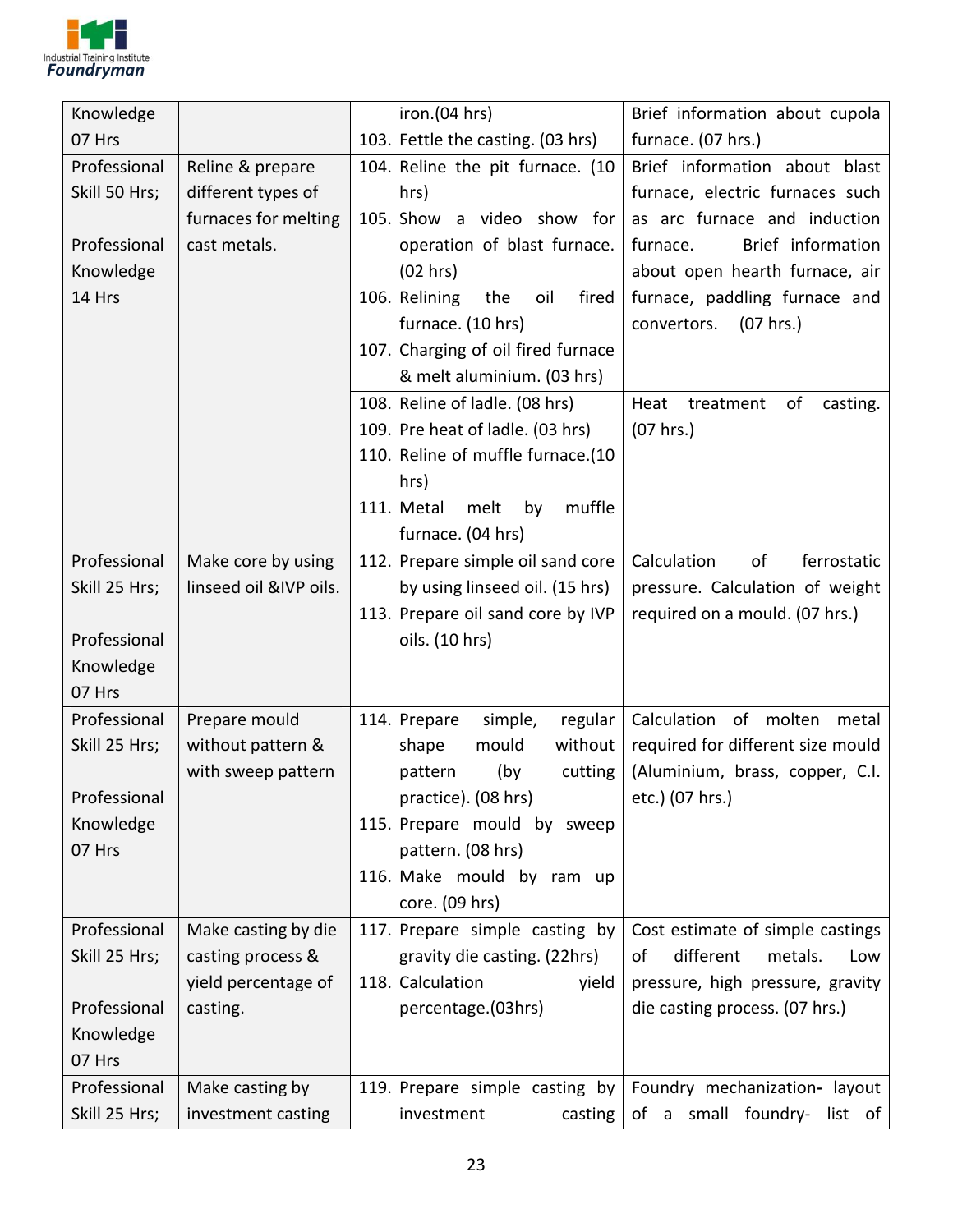

|                                  | process & binder                | process.(13hrs)                  | material handling equipments |  |
|----------------------------------|---------------------------------|----------------------------------|------------------------------|--|
| Professional                     | less process.                   | 120. Prepare simple casting with | and their use. (07 hrs.)     |  |
| Knowledge                        |                                 | binder<br>less<br>dry<br>sand    |                              |  |
| 07 Hrs                           |                                 | process. (12hrs)                 |                              |  |
| Implant training/ project works: |                                 |                                  |                              |  |
| a) Sand control tests            |                                 |                                  |                              |  |
| Wooden joints<br>b)              |                                 |                                  |                              |  |
|                                  | Gear casting by horn gate<br>C) |                                  |                              |  |
|                                  | d) Make a simple pattern        |                                  |                              |  |
|                                  | Oil sand core<br>e)             |                                  |                              |  |
| f)<br>Investment casting         |                                 |                                  |                              |  |
| Die casting<br>g)                |                                 |                                  |                              |  |
| Ladle casting<br>h)              |                                 |                                  |                              |  |
| i)<br>S.G. iron casting          |                                 |                                  |                              |  |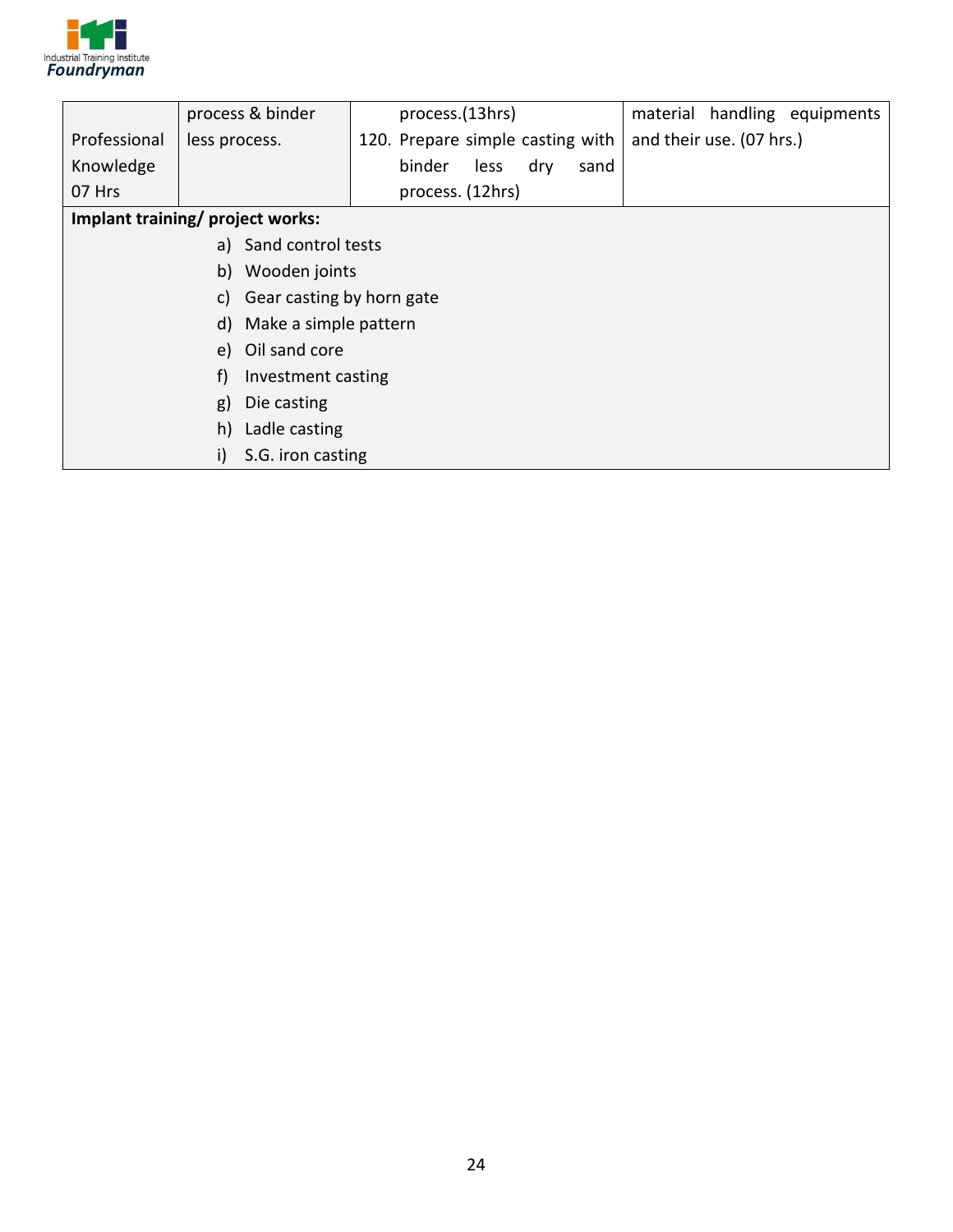

#### **SYLLABUS FOR CORE SKILLS**

- 1. Workshop Calculation & Science (Common for One year course) (80Hrs.)
- 2. Engineering Drawing (80 Hrs.)
- 3. Employability Skills(Common for all CTS trades) (160Hrs.)

*Learning outcomes, assessment criteria, syllabus and Tool List of Core Skills subjects which is common for a group of trades, provided separately in www.bharatskills.gov.in*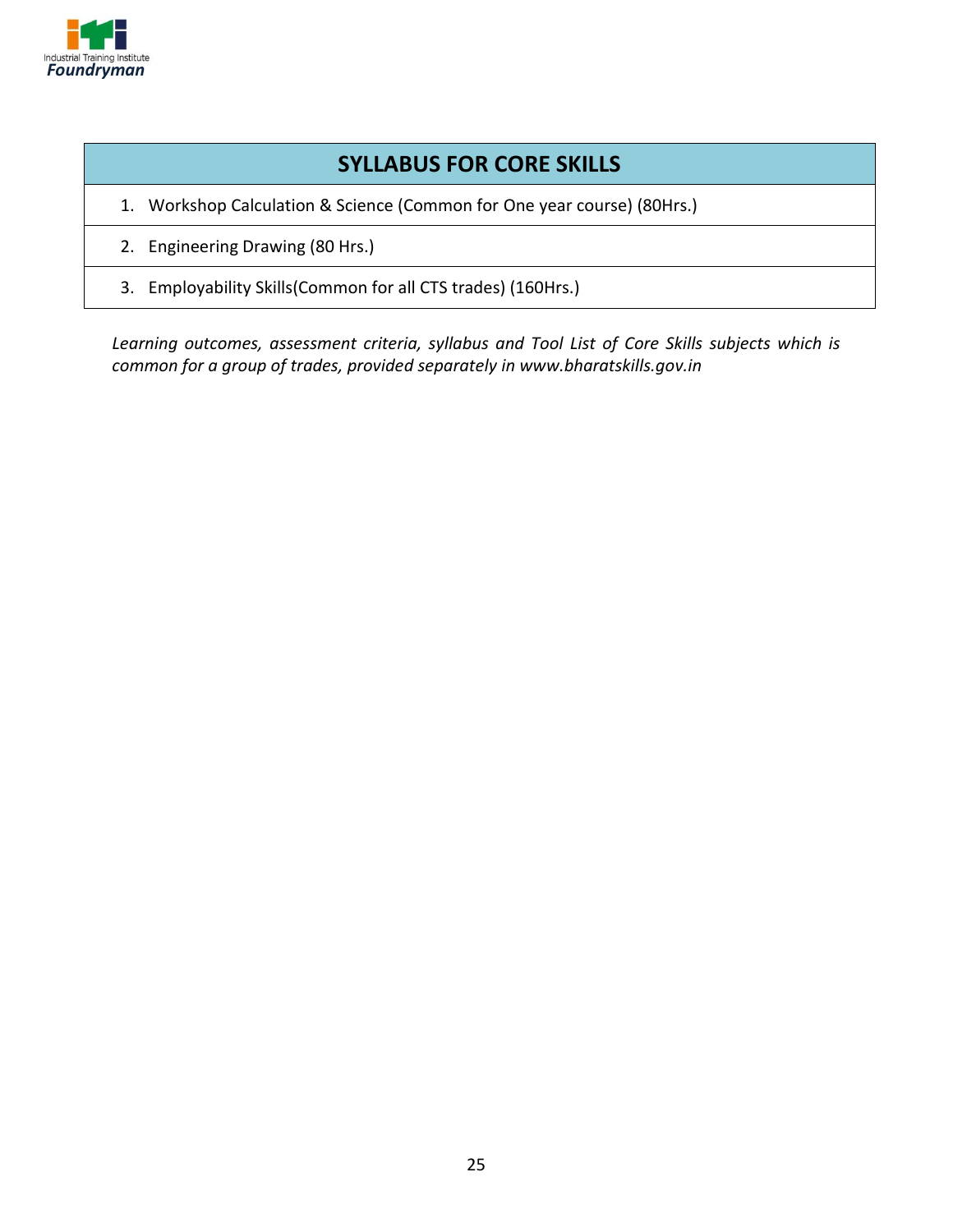

Ε

|       | <b>LIST OF TOOLS &amp; EQUIPMENT</b>           |                       |                 |  |  |
|-------|------------------------------------------------|-----------------------|-----------------|--|--|
|       | <b>FOUNDRYMAN (For batch of 24 candidates)</b> |                       |                 |  |  |
| S No. | Name of the Tool & Equipment                   | <b>Specification</b>  | <b>Quantity</b> |  |  |
|       | <b>A. TRAINEES TOOL KIT</b>                    |                       |                 |  |  |
| 1.    | Tool tray steel                                | 145 x 145 x 5 cm      | $25(24+1)$ nos. |  |  |
| 2.    | Taper trowel                                   | 18 cm round           | $25(24+1)$ nos. |  |  |
| 3.    | Heart and square trowels                       | 3 x 1.2 x 1.2 cm      | 25 (24+1) nos.  |  |  |
| 4.    | Trowel heart and scoop                         |                       | 25 (24+1) nos.  |  |  |
| 5.    | Trowel square and scoop                        |                       | 25 (24+1) nos.  |  |  |
| 6.    | Trowel double scoop                            |                       | 25 (24+1) nos.  |  |  |
| 7.    | Trowel double square                           |                       | 25 (24+1) nos.  |  |  |
| 8.    | <b>Tools Spoon</b>                             | 32 x 16 mm - 25 x 6 m | 25 (24+1) nos.  |  |  |
| 9.    | Cleaner                                        | 6 x 300 m             | 25 (24+1) nos.  |  |  |
| 10.   | Cleaner                                        | 9 x 300 m             | $25(24+1)$ nos. |  |  |
| 11.   | Vent wire                                      | 3 mm                  | 25 (24+1) nos.  |  |  |
| 12.   | Peg rammer                                     |                       | 25 (24+1) nos.  |  |  |
| 13.   | Flat rammer                                    | 75mm x 25mm height    | 25 (24+1) nos.  |  |  |
| 14.   | Rapping spike forged and hardened              |                       | 25 (24+1) nos.  |  |  |
| 15.   | <b>Hand bellows</b>                            | 25 cm                 | 25 (24+1) nos.  |  |  |
| 16.   | Safety goggles (with clear glass)              |                       | 25 (24+1) nos.  |  |  |
| 17.   | Goggles (antiglare heat proof)                 |                       | $25(24+1)$ nos. |  |  |
| 18.   | Cleaner flange                                 |                       | 25 (24+1) nos.  |  |  |
| 19.   | Egg smoother                                   |                       | 25 (24+1) nos.  |  |  |
| 20.   | Smoother round corner                          |                       | 25 (24+1) nos.  |  |  |
| 21.   | Smoother square corner                         |                       | $25(24+1)$ nos. |  |  |
| 22.   | Steel rule                                     | 300mm                 | 25 (24+1) nos.  |  |  |
| 23.   | Apron leather or asbestos                      |                       | 25 (24+1) nos.  |  |  |
| 24.   | Legging pad                                    |                       | 25 (24+1) nos.  |  |  |
| 25.   | Hand gloves (Leather or asbestos)              |                       | $25(24+1)$ nos. |  |  |
|       | <b>B. INSTRUMENTS AND GENERAL SHOP OUTFIT</b>  |                       |                 |  |  |
| 26.   | Hammers Ball Peen                              | $0.45$ kg             | 05 nos.         |  |  |
| 27.   | Ball peen hammers                              | 650 to 700 gms.       | 05 nos.         |  |  |
| 28.   | Sledge hammer                                  | 8 kg                  | 02 nos.         |  |  |
| 29.   | Claw hammers                                   | $0.75$ kg             | 02 nos.         |  |  |
| 30.   | Chisel cold flat                               | $2x22$ cm             | 13 nos.         |  |  |
| 31.   | Chisel                                         | 200x15 mm             | 13 nos.         |  |  |
| 32.   | File Flat                                      | 30 cm Bastard         | 13 nos.         |  |  |
| 33.   | File Flat                                      | 30 cm Second cut      | 13 nos.         |  |  |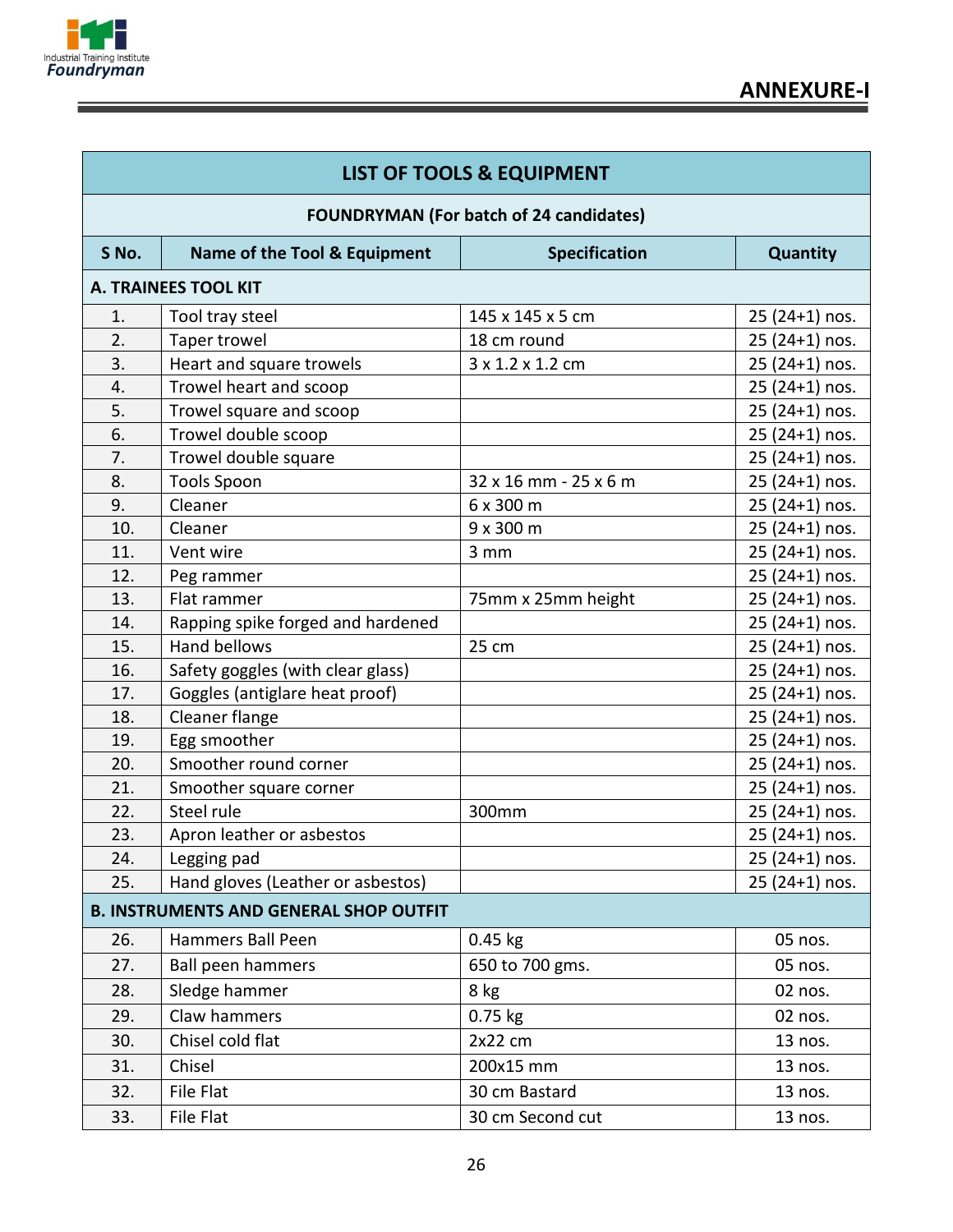

| 34. | File half round                              | 30 cm bastard          | 8 nos.   |
|-----|----------------------------------------------|------------------------|----------|
| 35. | File half round                              | 30 cm second cut       | 13 nos.  |
| 36. | Folding rule                                 | 60 cm                  | 6 nos.   |
| 37. | Steel rule                                   | 600 mm                 | 6 nos.   |
| 38. | Caliper odd leg                              |                        | 4 nos.   |
| 39. | Caliper inside                               | 15 cm                  | 6 nos.   |
| 40. | Scriber                                      |                        | 6 nos.   |
| 41. | Centre punch                                 | 15 cm                  | 6 nos.   |
| 42. | Hacksaw                                      | 30 cm adjustable       | 13 nos.  |
| 43. | C Clamps                                     | 20 cm                  | 13 nos.  |
| 44. | C Clamps                                     | 30 cm light duty steel | 13 nos.  |
| 45. | <b>Screw drivers</b>                         | 25cm with 15mm blade   | 13 nos.  |
| 46. | <b>Screw drivers</b>                         | 15 cm                  | 13 nos.  |
| 47. | <b>Screw drivers</b>                         | <b>18 cm</b>           | 13 nos.  |
| 48. | Pliers                                       | 20cm                   | 5 nos.   |
| 49. | Plane grooving                               | 6mm cutter             | 3 nos.   |
| 50. | <b>Cutting Pliers</b>                        |                        | 3 nos.   |
| 51. | Try Square (for wood work)                   |                        | 13 nos.  |
| 52. | Brick layers hammer                          | 20cm                   | 13 nos.  |
| 53. | Hand lamp wandering lead                     |                        | 3 nos.   |
| 54. | Degassing bale                               | 10cm perforated hood   | 3 nos.   |
| 55. | Bench vice                                   | 12cm jaw               | 6 nos.   |
| 56. | Work bench for bench vice                    | (245x125x75cm)         | 6 nos.   |
| 57. | Blow lamp (Kerosene)                         |                        | 5 nos.   |
| 58. | Hand saw                                     |                        | 3 nos.   |
| 59. | Steel measuring tape                         | 3 meter                | 2 nos.   |
| 60. | Trammel                                      |                        | 3 nos.   |
| 61. | Shovel hand                                  |                        | 13 nos.  |
| 62. | Engineers try square                         | 15 cm                  | 5 nos.   |
| 63. | Lockers steel                                | with 8 drawers each    | 4 nos.   |
| 64. | Black board with easel                       |                        | 2 nos.   |
| 65. | Fire buckets (2 for water and 3 for<br>sand) |                        | 5 nos.   |
| 66. | Stand for fire buckets                       |                        | 2 nos.   |
| 67. | Fire extinguisher foam chemical type         |                        | 3 nos.   |
| 68. | Fire extinguisher soda ash, etc. type        |                        | 1 each   |
|     | CO2 gas type                                 |                        |          |
| 69. | Face shield clear                            |                        | 13 nos.  |
| 70. | Helmet (engineers)                           |                        | 13 nos.  |
| 71. | Gauntlets leather fettling                   |                        | 11 pairs |
| 72. | Gauntlets leather fettling                   |                        | 11 pairs |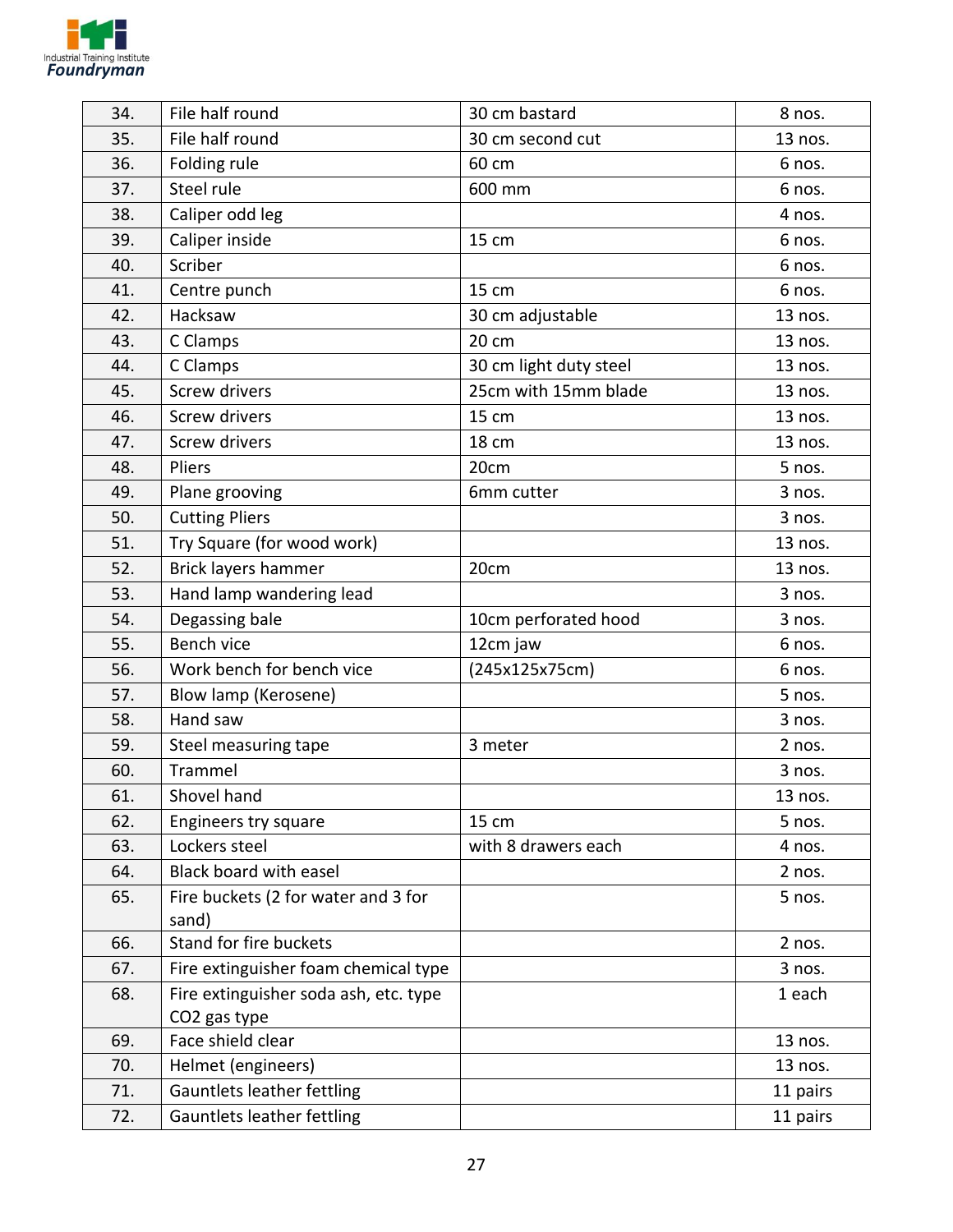

| 73. | Footwear asbestos over shoes                                                   |                               | 13 nos.  |
|-----|--------------------------------------------------------------------------------|-------------------------------|----------|
| 74. | First Aid Box based on burn                                                    |                               | 1 nos.   |
|     | treatment                                                                      |                               |          |
| 75. | Lividers firm joint                                                            | 20cm                          | 5 nos.   |
| 76. | Moulding boxes                                                                 | 30 x 40 x 15 cm RSDL          | 25 pairs |
| 77. | Moulding boxes                                                                 | 75 x 75 x 25 cm RSDL          | 25 pairs |
| 78. | Snap flask                                                                     | 40 x 35 x 12 cm RSDL          | 1 pair   |
| 79. | Snap flask                                                                     | 30 x 30 x 10 cm RSDL          | 1 pair   |
| 80. | Spirit level                                                                   |                               | 5 nos.   |
| 81. | <b>Wheel Barrows</b>                                                           |                               | 2 nos.   |
| 82. | Weighing machine                                                               | (cap: 0.001 to 150gm)         | 1 no.    |
|     | <b>C. GENERAL MACHINERY SHOP OUTFIT</b>                                        |                               |          |
| 83. | Air Compressor with maximum                                                    | 17.5 $\text{kg/cm}^2$         | 1 no.    |
| 84. | working pressure<br><b>Pneumatic Rammer with Rubber</b>                        |                               | 1 no.    |
|     | Rammer head                                                                    |                               |          |
| 85. | Pneumatic Chisel (with suitable                                                |                               | 1 no.    |
|     | chisel)                                                                        |                               |          |
| 86. | <b>Moulding Sand Muller</b>                                                    | 35 kg capacity with motor     | 1 no.    |
|     |                                                                                | impeller 30 RPM               |          |
| 87. | Mould Green Hardness Tester dial                                               |                               | 1 no.    |
|     | type.                                                                          |                               |          |
| 88. | Core hardness tester                                                           |                               | 1 no.    |
| 89. | CO <sub>2</sub> cylinder with CO <sub>2</sub> probe and<br><b>Rubber Hoses</b> | with nozzle 12 mm wheel valve | 1 no.    |
| 90. | LPG Cylinder with heating torch                                                |                               | 1 no.    |
| 91. | Cylinder trolly suitable to CO <sub>2</sub><br>cylinder and Gas Cylinder       |                               | 1 no.    |
| 92. | Heating and pumping unit to suit to                                            |                               | 1 no.    |
|     | oil fired tilting type crucible furnace                                        |                               |          |
|     | with Heating pressure gauge etc.                                               |                               |          |
|     | Motorized Rotary gear oil pump pre-                                            |                               |          |
|     | heater.<br>Sand Testing Equipment-                                             |                               |          |
| 93. | permeability meter, Universal                                                  |                               | 1 each   |
|     | Strength tester, Sieve shaker,                                                 |                               |          |
|     | standard sand rammer, Shatter                                                  |                               |          |
|     | Index Tester, Clay content Tester,                                             |                               |          |
|     | Speedy Moisture teller.                                                        |                               |          |
| 94. | Moulding Machine hand squeeze<br>with stripping device pin lift type.          |                               | 1 no.    |
| 95. | Weighing machine                                                               | 300 kg by 100 gms             | 1 no.    |
| 96. | Pedestal grinder DE operated                                                   | 35 cm power                   | 1 no.    |
|     |                                                                                |                               |          |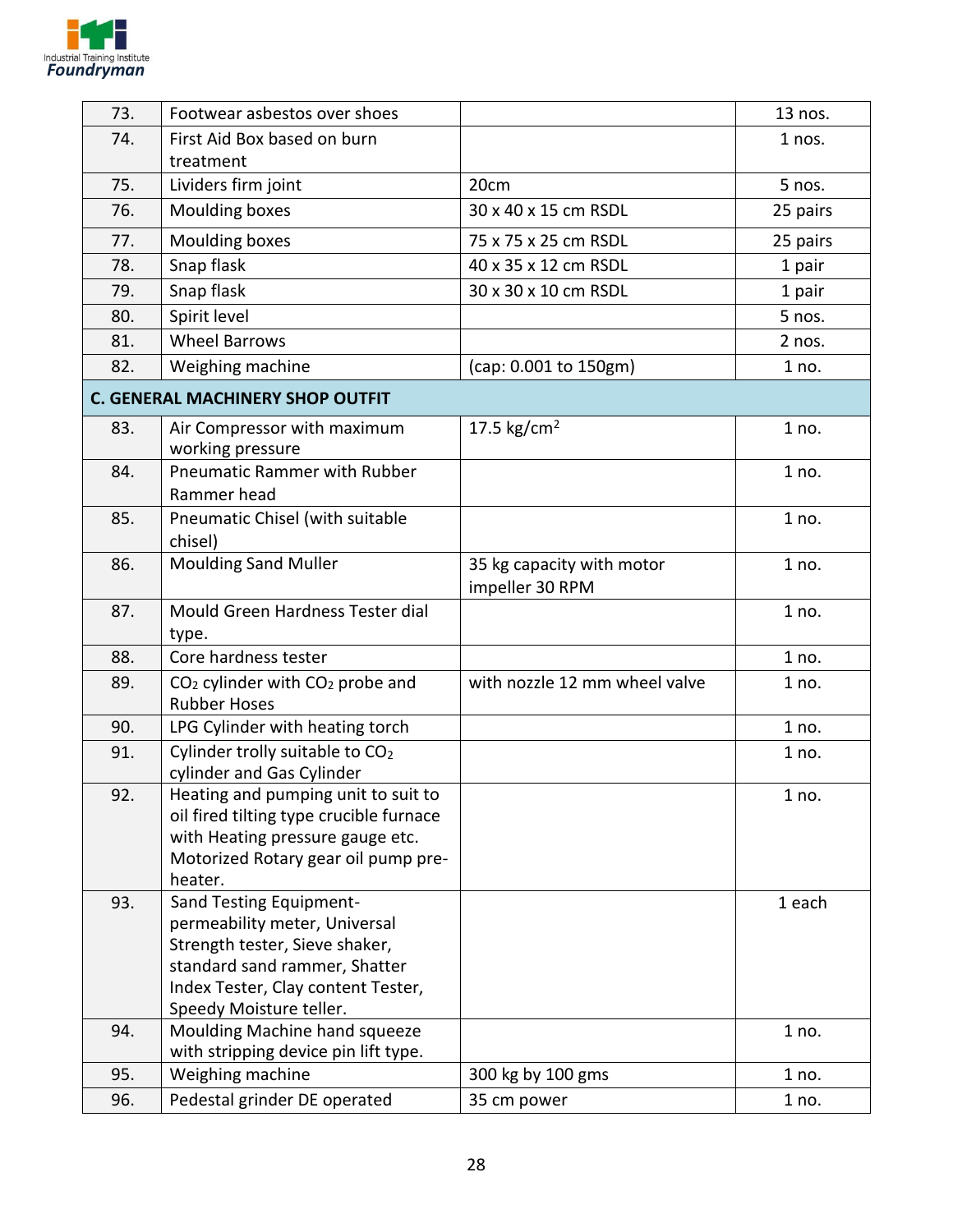

| 97.   | Core oven                               | 180 x 90 x 90 cm electric hot air              | 1 no. |
|-------|-----------------------------------------|------------------------------------------------|-------|
|       |                                         | circulated with maximum                        |       |
|       |                                         | temperature 350°C adjustable                   |       |
| 98.   | Muffle Furnace (Electric)               | Capacity 20kgs.                                | 1 no. |
| 99.   | Sand Sampler                            |                                                | 1 no. |
| 100.  | Auto Sand riddle                        | 3 tons/hors. ridding capacity                  | 1 no. |
| 101.  | Sand Erator                             |                                                | 1 no. |
| 102.  | Oil Fired tilting type crucible furnace | 100 crucible                                   | 1 no. |
| 103.  | Induction furnace                       | (Cap:50Kg) suitable for non-<br>ferrous metals | 1 no. |
| 104.  | Pit Furnace                             | Cap-100kg                                      | 1 no. |
| 105.  | Gravity die casting machine             | As per requirement                             | 1 no. |
| 106.  | USG testing machine                     | Digital                                        | 1 no. |
| 107.  | Magnetic particle testing<br>equipment  |                                                | 1 no. |
| 108.  | LCD projector                           | As per requirement                             | 1 no. |
| 109.  | Desktop computer                        | CPU: 32/64 Bit i3/i5/i7 or latest              | 1 no. |
|       |                                         | processor, Speed: 3 GHz or                     |       |
|       |                                         | Higher. RAM:-4 GB DDR-III or                   |       |
|       |                                         | Higher, Wi-Fi Enabled. Network                 |       |
|       |                                         | Card: Integrated Gigabit Ethernet,             |       |
|       |                                         | with USB Mouse, USB Keyboard                   |       |
|       |                                         | and Monitor (Min. 17 Inch.                     |       |
|       |                                         | Licensed Operating System and                  |       |
|       |                                         | Antivirus compatible with trade                |       |
| 110.  | Printer                                 | related software.                              | 1 no. |
| 111.  | White Board with stand                  |                                                |       |
|       |                                         | As per requirement                             | 1 no. |
| Note: |                                         |                                                |       |

*1. Internet facility is desired to be provided in the class room.*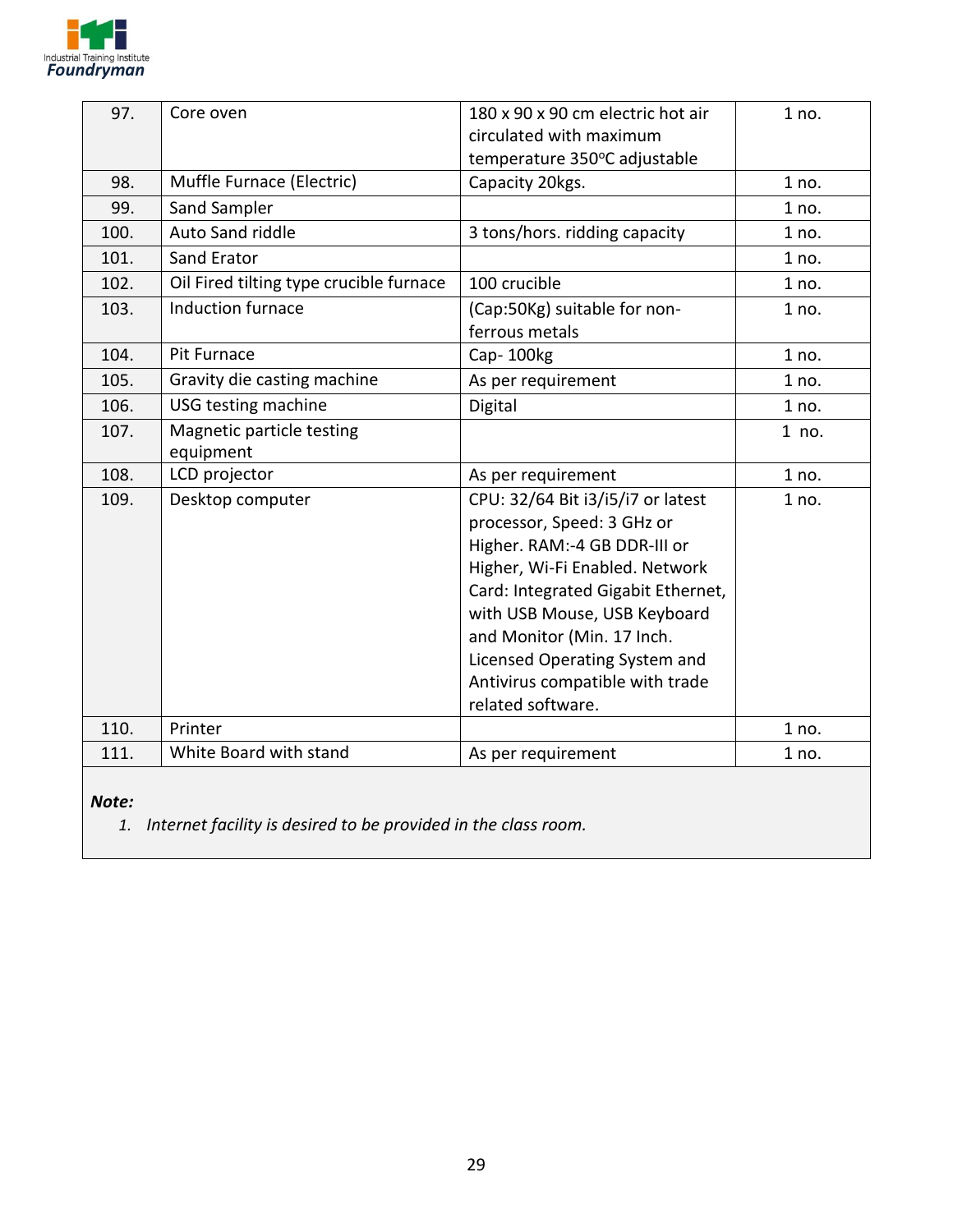

The DGT sincerely acknowledges contributions of the Industries, State Directorates, Trade Experts, Domain Experts, trainers of ITIs, NSTIs, faculties from universities and all others who contributed in revising the curriculum.

Special acknowledgement is extended by DGT to the following expert members who had contributed immensely in this curriculum.

**List of Expert members contributed/ participated for finalizing the course curricula of Foundryman trade held on 16.05.17 at Govt. ITI- Aundh, Pune**

| S No. | <b>Name &amp; Designation</b><br>Shri/Mr/Ms | Organization                          | <b>Remarks</b> |  |
|-------|---------------------------------------------|---------------------------------------|----------------|--|
|       | <b>Industry Experts</b>                     |                                       |                |  |
| 1.    | Dr. K C Vora, Sr. Dy. Director              | The Automotive Research               | Chairman       |  |
|       | & Head, Arai Academy                        | Association of India, S.No.102, Vetal |                |  |
|       |                                             | Hill, Off Paud Road, Kothrud, Pune    |                |  |
| 2.    | Jayanta Patra, Sr. Manager                  | Micromatic Machine Tools (P) Ltd.,    | Member         |  |
|       |                                             | 240/241,11th Main, 3rd Phase,         |                |  |
|       |                                             | Peenya Industrial Area, Bangalore     |                |  |
| 3.    | Kashinath M. Patnasetty,                    | Ace Designers Ltd. Plot No. 7&8,      | Member         |  |
|       | <b>Head - Application Support</b>           | IIPhase Peenya Industrial Area,       |                |  |
|       | Group                                       | Bangalore                             |                |  |
| 4.    | Sunil Khodke, Training                      | Bobst India Pvt. Ltd., Pirangut,      | Member         |  |
|       | Manager                                     | Mulashi, Pune                         |                |  |
| 5.    | Lokesh Kumar, Manager,                      | Volkswagen India Pvt. Ltd., Pune      | Member         |  |
|       | <b>Training Academy</b>                     |                                       |                |  |
| 6.    | Shriram Tatyaba Khaire,                     | Sulzer India Pvt. Ltd., Kondhapuri,   | Member         |  |
|       | <b>Executive Engineering</b>                | Shirur, Pune                          |                |  |
| 7.    | Milind P Desai, Sr. Shift                   | Atlas Copco (I) Ltd Dapodi, Pune      | Member         |  |
|       | Engineer                                    |                                       |                |  |
| 8.    | Shrikant Mujumdar, DGM                      | John Deere India Pvt Ltd. Pune -      | Member         |  |
|       |                                             | Nagar Road, Sanaswadi, Pune           |                |  |
| 9.    | G.D. Rajkumar, Director                     | GTTI, Coimbatore                      | Member         |  |
| 10.   | Milind Sanghai, Team Manager                | Alfa Laval India Ltd. Dapodi, Pune    | Member         |  |
| 11.   | Rajesh Menon, Unit Manager                  | Alfa Laval India Ltd., Dapodi, Pune   | Member         |  |
| 12.   | N K A Madhuubalan, DGM -                    | Sandvik Asia Pvt. Ltd., Dapodi, Pune  | Member         |  |
|       | QC, QA & SMPS                               |                                       |                |  |
| 13.   | Irkar Balaji, Sr. Engineer Mfg.             | Premium Transmission Ltd.,            | Member         |  |
|       |                                             | Chinchwad, Pune                       |                |  |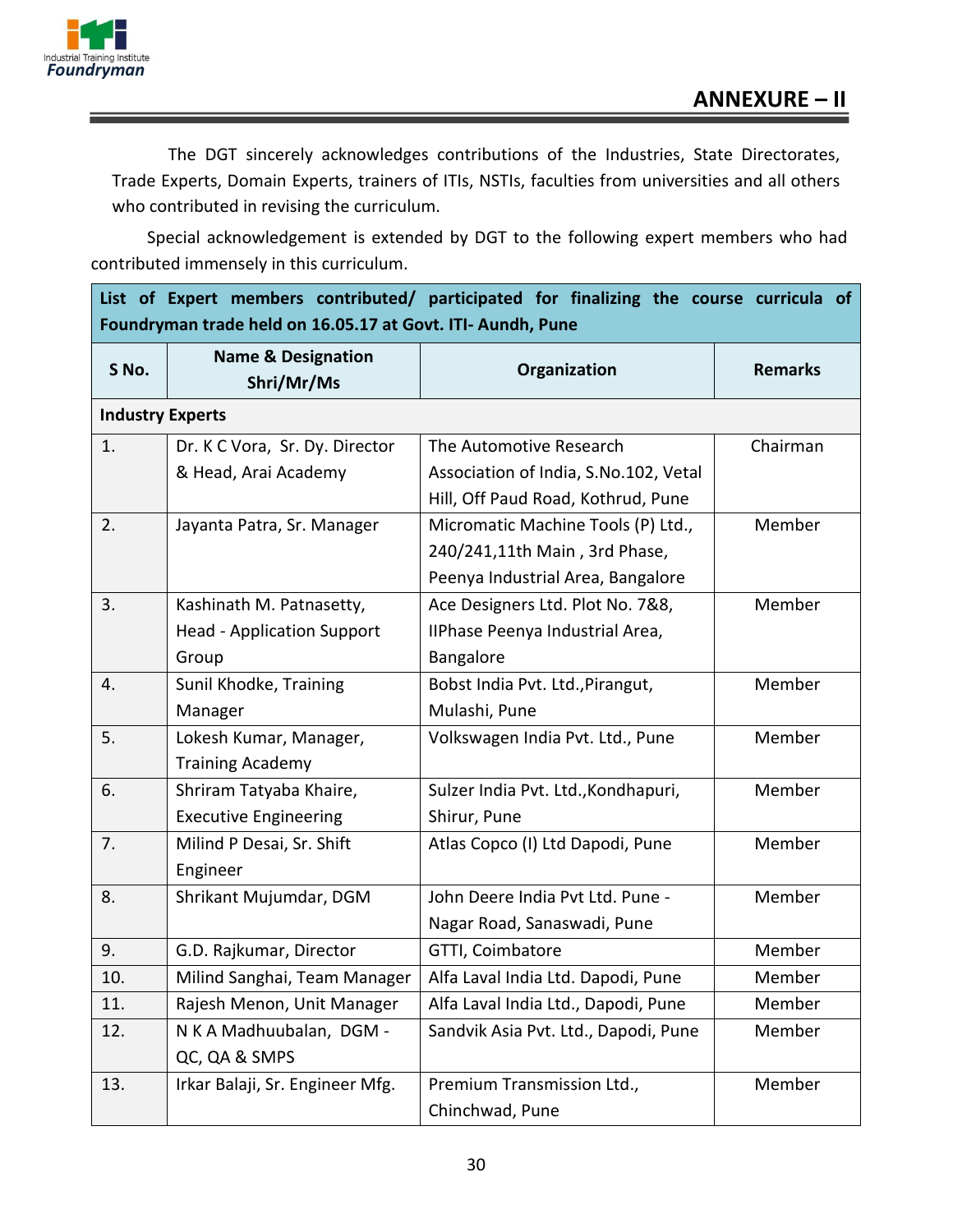

| 14. | Rajendra Shelke, Sr. Engineer       | Premium Transmission Ltd.,            | Member         |
|-----|-------------------------------------|---------------------------------------|----------------|
|     | Mfg.                                | Chinchwad, Pune - 19                  |                |
| 15. | Bhagirath Kulkarni, Manager         | Tata Ficosa Auto Sys Ltd., Hinjawadi, | Member         |
|     | Maintenance                         | Pune                                  |                |
| 16. | Rohan More, Hr & Admin              | Tata Ficosa Auto Sys Ltd.,            | Member         |
|     |                                     | Hinjawadi, Pune                       |                |
| 17. | G. Venkateshwaran, TEC              | Cummins India Ltd.                    | Member         |
|     | Manger- Corporate                   |                                       |                |
|     | Responsibility                      |                                       |                |
| 18. | Mahesh Dhokale, Engineer            | Tata Toyo Radiator Ltd.               | Member         |
| 19. | Pankaj Gupta, DGM- HR & IR          | Tata Toyo Radiator Ltd.               | Member         |
| 20. | S K Joshi Head - Business           | Radheya Machining Ltd., Pune-         | Member         |
|     | Development                         | Nagar Road, Sanaswadi, Pune           |                |
| 21. | A L Kulkarni, DGM Mfg.              | PMT Machines Ltd Pimpri, Pune         | Member         |
| 22. | S V Karkhanis, DGM Planning         | PMT Machines Ltd Pimpri, Pune         | Member         |
| 23. | Kiran Shirsath, Asso. Manager       | Burckhardt Compression Pvt. Ltd.,     | Member         |
|     | M.E.                                | Ranjangaon, Pune                      |                |
| 24. | Ajay Dhuri, Manager                 | Tata Motors Ltd Pimpri, Pune          | Member         |
| 25. | Arnold Cyril Martin, DGM            | Godrej & Boyce Mfg Co Ltd,            | Member         |
|     |                                     | Mumbai                                |                |
| 26. | Ravindra L. More                    | Mahindra CIE Automotive Ind. Ltd.     | Member         |
|     |                                     | Ursc-Pune                             |                |
| 27. | Kushagra P. Patel                   | NRB Bearings Ltd., Chiklthana         | Member         |
|     |                                     | Aurangabad                            |                |
| 28. | M. M. Kulkarni, Sr. Manager -       | NRB Bearings Ltd., Chiklthana         | Member         |
|     | Tool room                           | Aurangabad                            |                |
|     | <b>DGT &amp; Training Institute</b> |                                       |                |
| 29. | Nirmalya Nath,                      | CSTARI, Kolkata                       | Member cum     |
|     | Asst. Director of Trg.              |                                       | Co-coordinator |
| 30. | Goutam Sutradhar, Prof.             | Jadavpore University                  | Member         |
| 31. | Rajib Chaudhuri, Principal          | <b>Foundry Cluster Development</b>    | Member         |
|     |                                     | Association                           |                |
| 32. | Damodar Mondal, Trg. Officer        | ATI, Howrah                           | Member         |
| 33. | Jugal Kishore Biswas,               | <b>ITI Midnapore</b>                  | Member         |
|     | Instructor                          |                                       |                |
|     |                                     |                                       |                |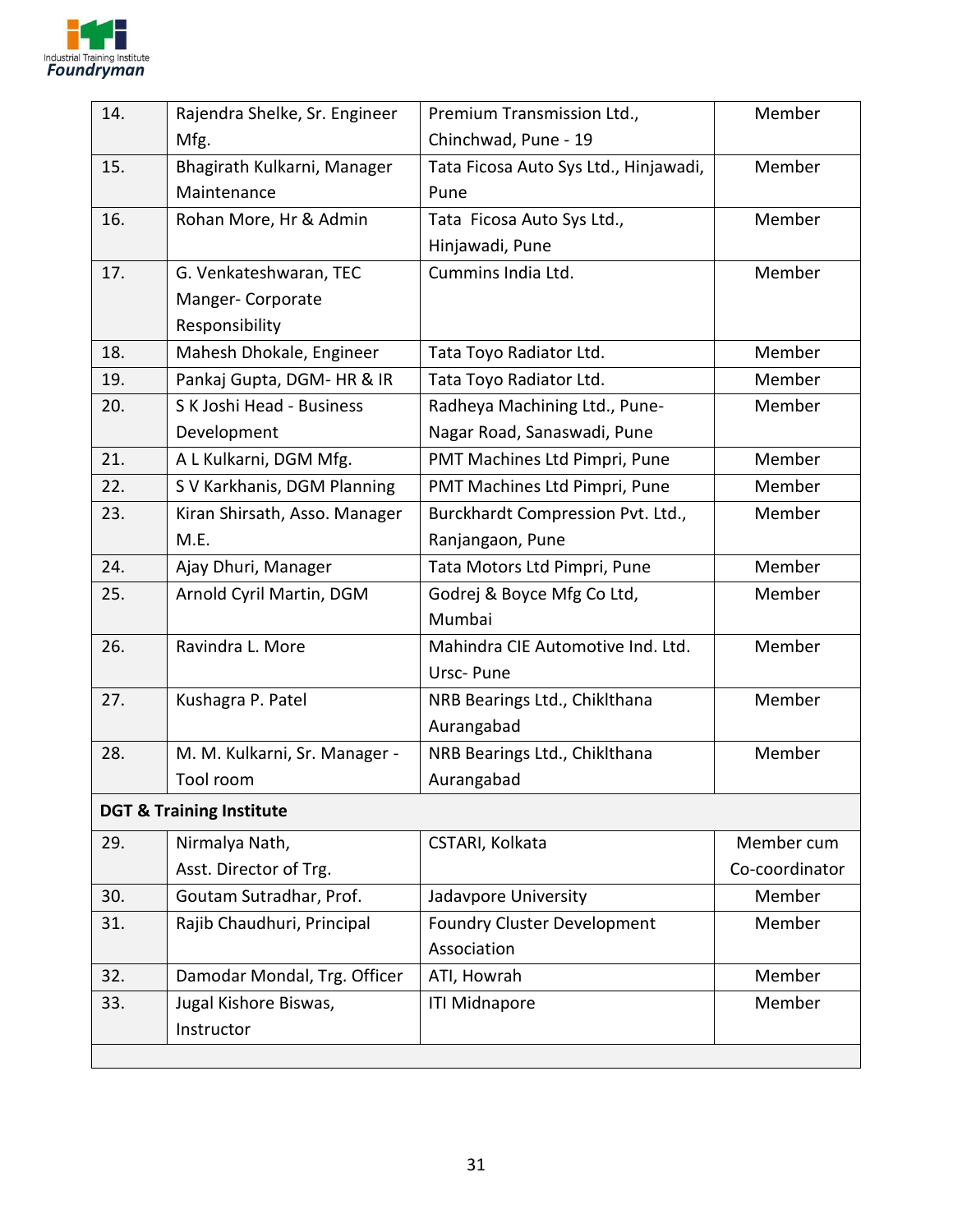

#### **ABBREVIATIONS:**

| <b>CTS</b>  | <b>Craftsmen Training Scheme</b>                   |
|-------------|----------------------------------------------------|
| <b>ATS</b>  | <b>Apprenticeship Training Scheme</b>              |
| <b>CITS</b> | <b>Craft Instructor Training Scheme</b>            |
| <b>DGT</b>  | <b>Directorate General of Training</b>             |
| <b>MSDE</b> | Ministry of Skill Development and Entrepreneurship |
| <b>NTC</b>  | <b>National Trade Certificate</b>                  |
| <b>NAC</b>  | National Apprenticeship Certificate                |
| <b>NCIC</b> | <b>National Craft Instructor Certificate</b>       |
| LD          | <b>Locomotor Disability</b>                        |
| <b>CP</b>   | <b>Cerebral Palsy</b>                              |
| <b>MD</b>   | <b>Multiple Disabilities</b>                       |
| LV          | <b>Low Vision</b>                                  |
| HH          | <b>Hard of Hearing</b>                             |
| ID          | <b>Intellectual Disabilities</b>                   |
| LC          | Leprosy Cured                                      |
| <b>SLD</b>  | <b>Specific Learning Disabilities</b>              |
| <b>DW</b>   | Dwarfism                                           |
| MI          | <b>Mental Illness</b>                              |
| AA          | <b>Acid Attack</b>                                 |
| PwD         | Person with disabilities                           |